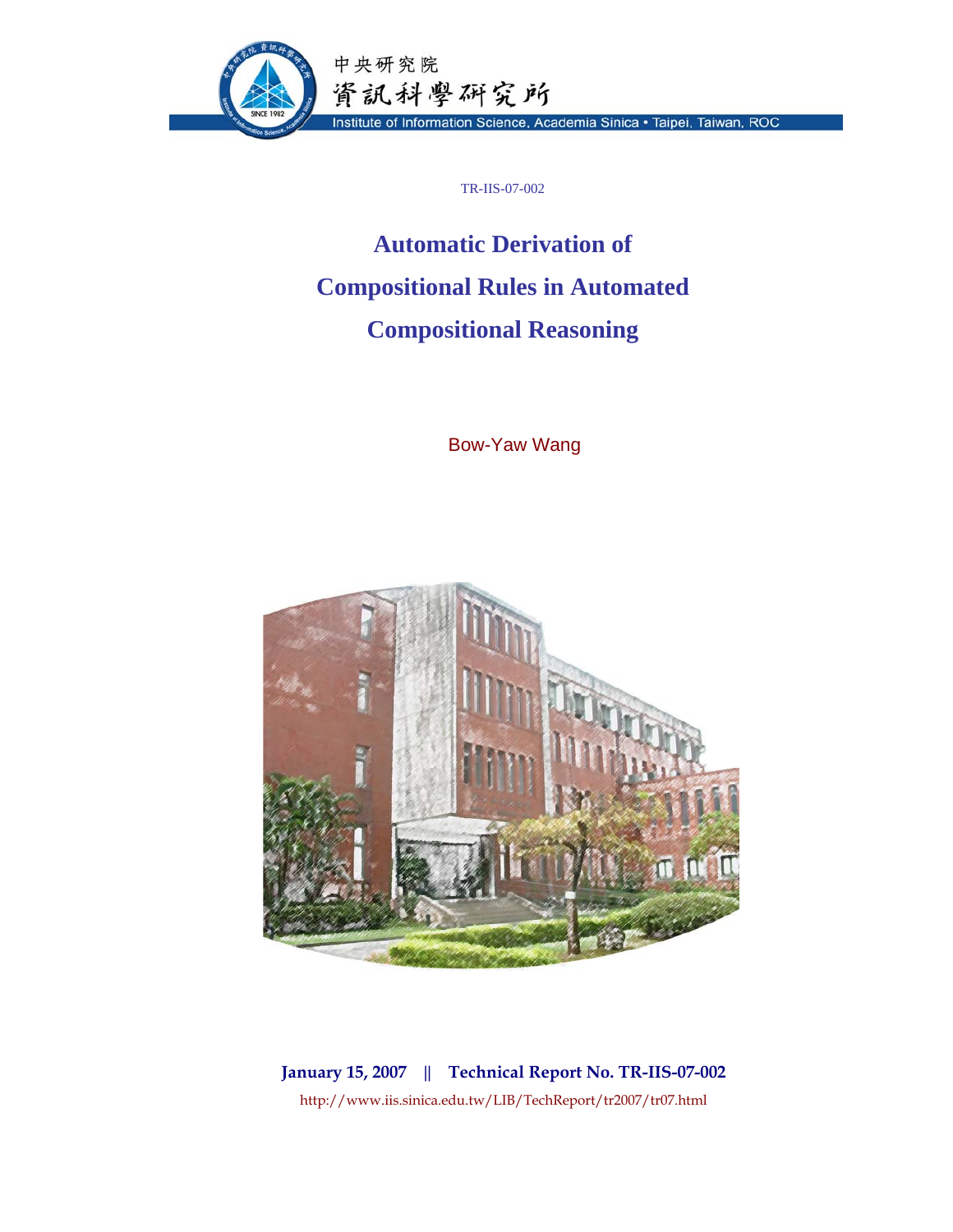## **AUTOMATIC DERIVATION OF COMPOSITIONAL RULES IN AUTOMATED COMPOSITIONAL REASONING**

#### BOW-YAW WANG

Abstract. Soundness of compositional reasoning rules depends on computational models and sometimes is rather involved. Since it is tedious to establish new rules, verifiers are forced to mould verification problems into a handful of proof rules available to them. In this paper, a syntactic approach to establishing soundness of proof rules in automated compositional reasoning is shown. Not only can our work justify all proof rules known to us automatically, but also derive new circular rules by intuitionistic reasoning without human intervention. Practitioners can now develop their own rules in automated compositional reasoning through learning rather easily.

## 1. INTRODUCTION

One of the most effective techniques to alleviate the state-explosion problem in formal verification is compositional reasoning. The technique divides compositions and conquers the verification problem by parts. The decomposition however cannot be done naively. Oftentimes, components function correctly only in specific contexts; they may not work separately. Assume-guarantee reasoning circumvents the problem by introducing environmental assumptions. Components are not checked against arbitrary environment, but verified under certain assumptions. Nevertheless, making proper environmental assumptions requires clairvoyance. It is so tedious a task that one would like to do without.

In [4], the problem is solved by a novel application of the  $L^*$  learning algorithm. Consider, for example, the following assume-guarantee rule where  $M \models P$  denotes that the system  $M$  satisfies the property  $P$ .

$$
\frac{M_0||A| = P \qquad M_1 | = A}{M_0||M_1| = P}
$$

To apply the rule, the new paradigm constructs an assumption A satisfying all premises by automated supervised learning. By the completeness of the proof rule and the  $L^*$  algorithm, it is guaranteed that a proper assumption A will be construed if the composition does satisfy the property.

But few proof rules have been established in automated compositional reasoning. Since proofs of their soundness are essentially tedious case analysis, verifiers may be reluctant to develop new rules lest introducing flaws in the paradigm. Moreover, existing proof rules for other computational models may not apply because their proofs of soundness often depend on different assumptions. Subsequently, all verification tasks must be moulded into a handful of proof rules available in automated compositional reasoning. The effectiveness and applicability of the new paradigm are therefore impeded.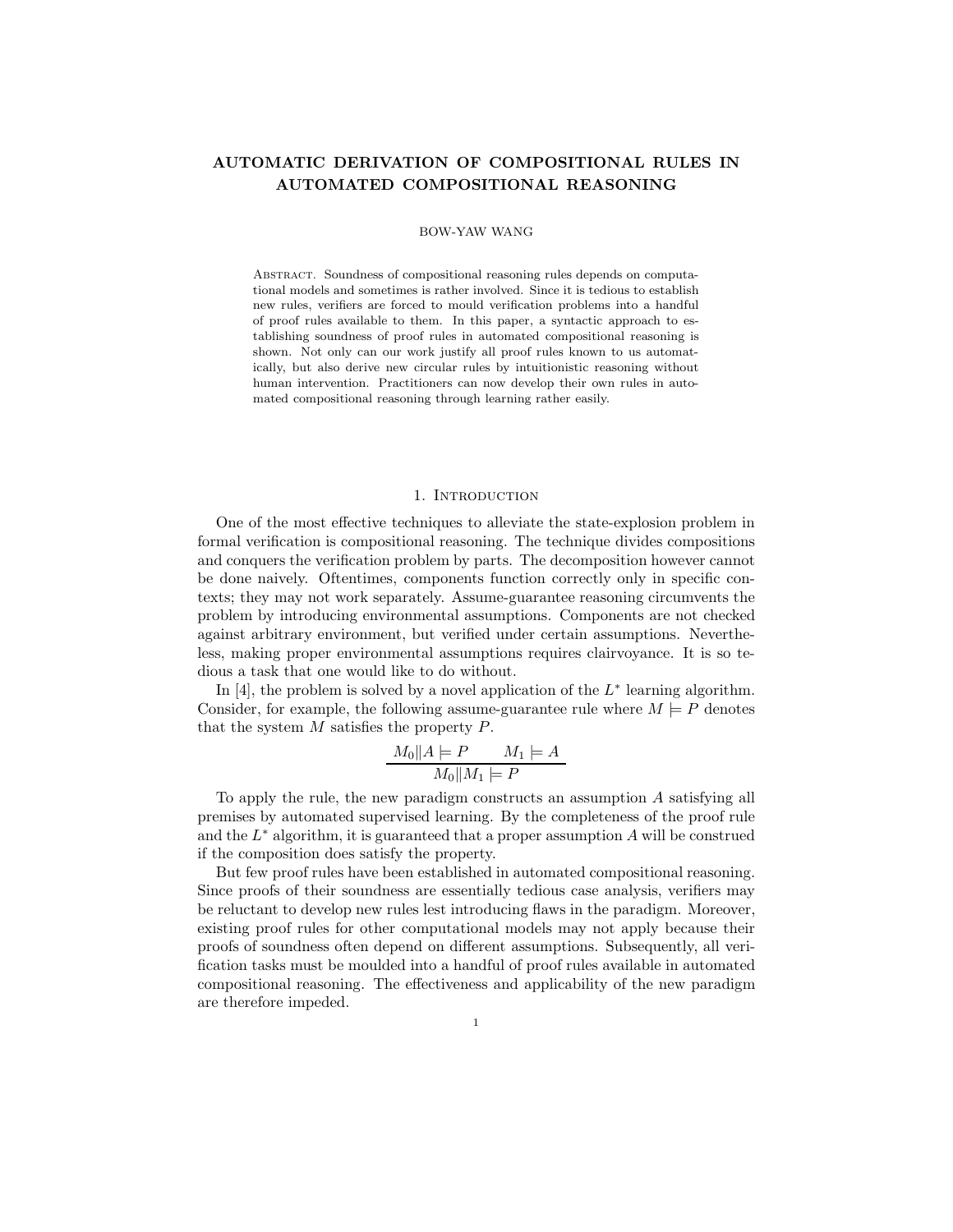## 2 BOW-YAW WANG

In this paper, a proof-theoretic technique for establishing soundness of proof rules in automated compositional reasoning is developed. We begin with the simple observation that regular languages are closed under Boolean operations and form a Boolean algebra. The proof system  $LK$  for classical logic can hence be used to deduce relations among regular sets syntactically.

Nonetheless classical logic has its limitation. Consider the following circular compositional rule in [2].

$$
\frac{M_0\|P_1\| P_0}{M_0\|M_1\| P_0\|P_1} = P_1
$$

If we think compositions as conjunctions and satisfactions as implications, it is easy to see that the rules is not sound even in the Boolean domain. Hence the circular compositional rule cannot be derived in any sound proof system for Boolean algebra.

Following Abadi and Plotkin's work in [1], we show that non-empty, prefixclosed regular languages form a Heyting algebra. Hence the proof system LJ for intuitionistic logic can be used to deduce relations among them. Moreover, a circular inference rule in [1] is shown to be sound in the Heyting algebra. After adding it in the system LJ, we are able to derive the soundness of the aforementioned circular compositional proof rule syntactically.

With the help of modern proof assistants, we can in fact justify compositional rules automatically. For the classical interpretation, the proof assistant Isabelle [9] is used to establish the soundness of all proof rules in [4, 3]. The proof assistant Coq [8] proves the soundness of a circular compositional rule and variants of assume-guarantee rules in  $[4, 3]$  by intuitionistic reasoning. The proof search engines in both tools are able to justify all rules without human intervention. Verifiers are hence liberated from tedious case analysis in proofs of soundness and can establish their own rules effortlessly.

Many compositional reasoning rules have been proposed in literature (for a comprehensive introduction, see [5]). The present work focuses on the rules used in automated compositional reasoning via learning [4, 3]. Instead of proposing new rules for the paradigm, a systematic way to establishing compositional rules is developed. Since it is impossible to enumerate all rules for various scenarios, we feel our work could be more useful to practitioners.

Although we are motivated by the advent of automated compositional reasoning, our techniques borrow extensively from Abadi and Plotkin [1]. There are, nonetheless, a couple of essential differences. The computational model in [1] is very abstract where a property is a set of sequences consisting of alternating states and agents. Ours is, on the other hand, very specific where all system behaviors and properties are but regular languages. Secondly, all our constructions are shown to preserve regularity. They therefore fit perfectly in the context of automated compositional reasoning.

The paper is organized as follows. After the preliminaries in Section 2, a classical interpretation of propositional logic over regular languages and its limitation is presented in Section 3. The intuitionistic interpretation is then followed in Section 4. Applications are illustrated in Section 5. We briefly discuss the completeness issues in Section 6. Finally, we conclude the paper in Section 7.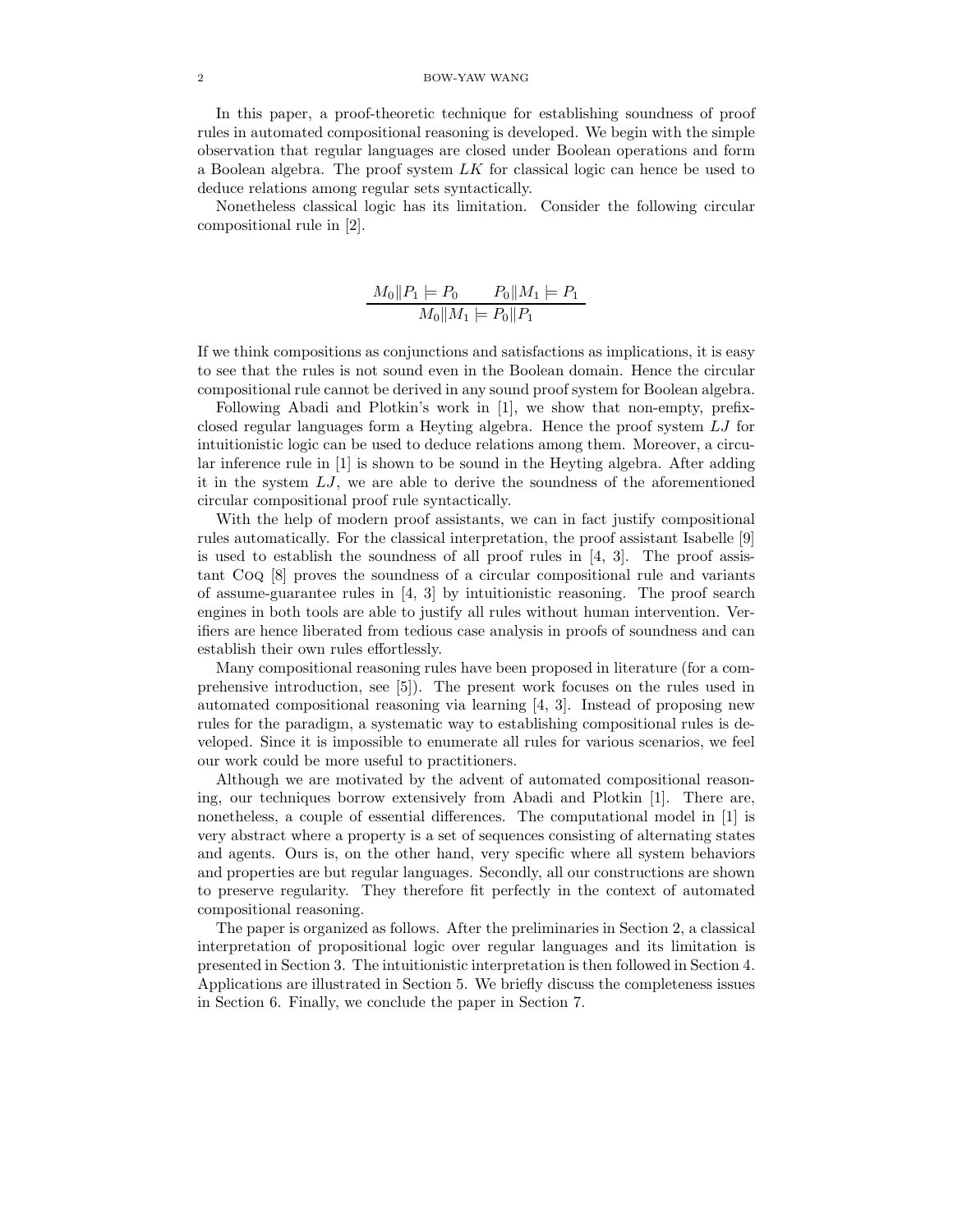#### 2. Preliminaries

The systems  $LK$  for classical logic and  $LJ$  for intuitionistic logic are briefly described in this section. It is known that the system  $LK$  is sound and complete for Boolean algebra while the system  $LJ$  for Heyting algebra. We begin the definitions of algebraic models and their properties. They are followed by the descriptions of proof systems. Elementary results in finite automata theory are also recalled. For more detailed exposition, please refer to [7, 10, 6].

A partially ordered set  $\mathcal{P} = (P, \leq)$  consists of a set P and a reflexive, antisymmetric, and transitive binary relation  $\leq$  over P. Given a set  $A \subseteq P$ , an element u is an upper bound of A if  $a \leq u$  for all  $a \in A$ . The element u is a least upper bound if u is an upper bound of A and  $u \leq v$  for any upper bound v of A. Lower bounds and greatest lower bounds of A can be defined symmetrically. Since  $\leq$  is anti-symmetric, it is straightforward to verify that least upper bounds and greatest lower bounds for a fixed set are unique.

**Definition 1.** A lattice  $\mathcal{L} = (L, \leq, \sqcup, \sqcap)$  is a partially ordered set where the least upper bound  $(a \sqcup b)$  and the greatest lower bound  $(a \sqcap b)$  exist for any  $\{a, b\}$  with  $a, b \in L$ .

It is easy to verify that  $a \leq b$  if and only if  $a \sqcup b = b$  and  $a \sqcap b = a$  in any lattice.

**Lemma 1.** Let  $\mathcal{L} = (L, \leq, \sqcup, \sqcap)$  be a lattice. Then  $a \leq b$  if and only if  $a \sqcup b = b$ and  $a \sqcap b = a$  for  $a, b \in L$ .

*Proof.* Suppose  $a \leq b$ . We have  $a \sqcap b \leq a$  and  $b \leq a \sqcup b$  by definition of  $a \sqcap b$  and  $a \sqcup b$ . Since a and b are respectively a lower bound and an upper bound of  $\{a, b\}$ ,  $a \leq a \sqcap b$  and  $a \sqcup b \leq b$  as well.

 $a = a \sqcap b \leq b$  and  $a \leq a \sqcup b = b$  by definition.

Given a lattice  $\mathcal{L} = (L, \leq, \sqcup, \sqcap)$ , we say it is *distributive* if  $a \sqcap (b \sqcup c) = (a \sqcap b) \sqcup$  $(a \sqcap c)$  and  $a \sqcup (b \sqcap c) = (a \sqcup b) \sqcap (a \sqcup c)$  for  $a, b, c \in L$ . The lattice  $\mathcal L$  is bounded if it has a *unit*  $1 \in L$  and a zero  $0 \in L$  such that  $0 \le a$  and  $a \le 1$  for all  $a \in L$ .

In a bounded lattice  $\mathcal{L} = (L, \leq, \sqcup, \sqcap)$ , b is a complement of a if  $a \sqcup b = 1$  and  $a \sqcap b = 0$ . A bounded lattice  $\mathcal L$  is *complemented* if each element has a complement. It can be shown that complements are unique in any bounded distributive lattice.

**Lemma 2.** Let  $\mathcal{L} = (L, \leq, \sqcup, \sqcap)$  be a bounded distributive lattice. If a' and a'' are complements of a, then  $a' = a''$ .

*Proof.* Recall that  $a \sqcup a' = 1$ ,  $a \sqcap a' = 0$ ,  $a \sqcup a'' = 1$ , and  $a \sqcap a'' = 0$ . Then  $a' = a' \sqcap 1 = a' \sqcap (a \sqcup a'') = (a' \sqcap a) \sqcup (a' \sqcap a'') = a' \sqcap a''$ . Hence  $a' \le a''$ . Symmetrically,  $a'' \le a'$ . Therefore  $a' = a''$ .

A Boolean algebra is but a complemented distributive lattice. Since complements, zero, and unit are unique, we give them distinct notations in the following definition.

**Definition 2.** A Boolean algebra  $\mathcal{B} = (B, \leq, \sqcup, \sqcap, -, 0, 1)$  is a complemented distributive lattice where

- $a \sqcup b$  and  $a \sqcap b$  are the least upper bound and the greatest lower bound of a and b respectively;
- $\bullet$  –a is the complement of a; and
- 0 and 1 are its zero and unit respectively.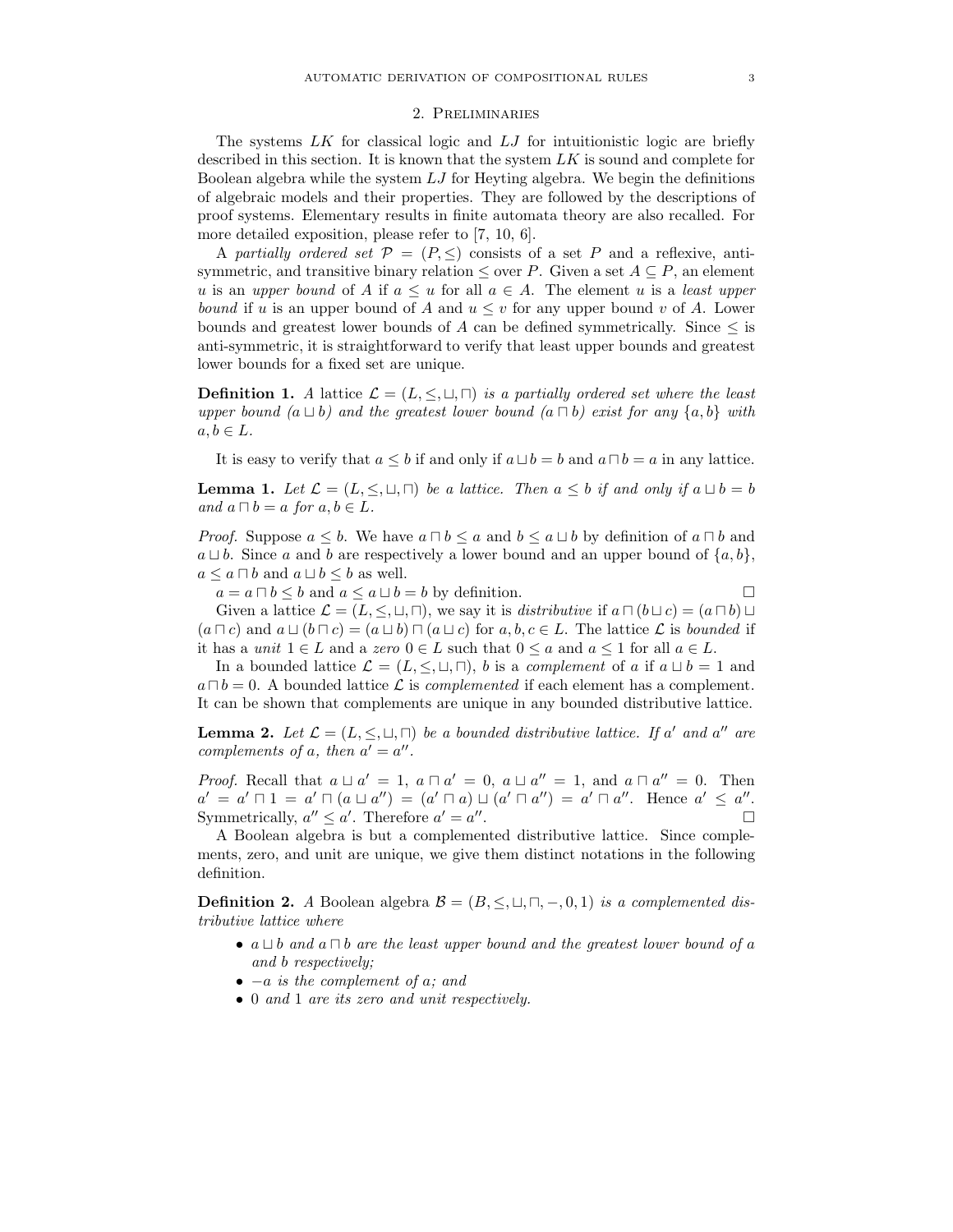The complement of a can be viewed as the greatest element incompatible with a (that is, the greatest c such that  $a \sqcap c = 0$ ). The view can be generalized to define complements relative to arbitrary elements as follows.

**Definition 3.** Let  $\mathcal{L} = (L, \leq, \sqcup, \sqcap)$  be a lattice. For any a and b in L, a pseudocomplement of a relative to b is an element  $p$  in  $L$  such that

for all  $c, c \leq p$  if and only if  $a \sqcap c \leq b$ .

Since a lattice is also a partial ordered set, pseudo-complements of a relative to b are in fact unique. We hence write  $a \Rightarrow b$  for the pseudo-complement of a relative to b. A lattice  $\mathcal L$  is relatively pseudo-complemented if the pseudo-complement of a relative to b exists for all  $a$  and  $b$ . It can be shown that the unit exists in any relatively pseudo-complemented lattice.

A Heyting algebra can now be defined formally as a relative pseudo-complemented lattice with a zero.

**Definition 4.** A Heyting algebra  $\mathcal{H} = (H, \leq, \sqcup, \sqcap, \Rightarrow, 0, 1)$  is a relatively pseudocomplemented lattice with a zero where

- $a \sqcup b$  and  $a \sqcap b$  are the least upper bound and the greatest lower bound of a and b respectively;
- $a \Rightarrow b$  is the pseudo-complement of a relative to b; and
- 0 and 1 are its zero and unit respectively.

The following lemma relates pseudo-complements with the partial order in a lattice. It is very useful when the syntactic deduction and semantic interpretation are linked together later in our exposition.

**Lemma 3.** Let  $\mathcal{L} = (L, \leq, \sqcup, \sqcap)$  be a relatively pseudo-complemented lattice. Then  $a \Rightarrow b = 1$  if and only if  $a \leq b$ .

*Proof.* Recall that for any  $c \in L$ ,  $a \sqcap c \leq b$  iff  $c \leq a \Rightarrow b$ .

Suppose  $a \Rightarrow b = 1$ . Since  $c \le 1$  for all  $c \in L$ , we have  $a \sqcap c \le b$  for all  $c \in L$ . Particularly,  $a \sqcap 1 = a \leq b$ .

On the other hand, suppose  $a \leq b$ . Hence  $a \sqcap 1 = a \leq b$ . Thus,  $1 \leq a \Rightarrow b$ . Since  $a \Rightarrow b \leq 1$ , we have  $a \Rightarrow b = 1$  as required.

**Lemma 4.** Let  $\mathcal{B} = (B, \leq, \sqcup, \sqcap, -, 0, 1)$  be a Boolean algebra. Then  $\mathcal{B}$  is relatively pseudo-complemented.

*Proof.* Consider any  $a, b \in B$ . Define  $a \Rightarrow b$  to be  $-a \sqcup b$ . We will show  $c \le a \Rightarrow b$ if and only if  $a \sqcap c \leq b$  for all c.

Suppose  $c \leq a \Rightarrow b = -a \sqcup b$ . Then

$$
a \sqcap c \le a \sqcap (-a \sqcup b) = (a \sqcap -a) \sqcup (a \sqcap b) = a \sqcap b \le b.
$$

On the other hand, suppose  $a \sqcap c \leq b$ . Then

$$
c = c \sqcap 1 = c \sqcap (-a \sqcup a) = (c \sqcap -a) \sqcup (c \sqcap a) \leq -a \sqcup (c \sqcap a) \leq -a \sqcup b.
$$

 $\Box$ 

By Lemma 4, a Boolean algebra is also a Heyting algebra.

We will consider both classical and intuitionistic propositional logics in this work. Given a set  $PV$  of propositional variables, the syntax of propositional formulae is defined as follows.

$$
\varphi = PV \perp \varphi \vee \varphi \varphi \varphi \wedge \varphi \varphi \varphi \rightarrow \varphi
$$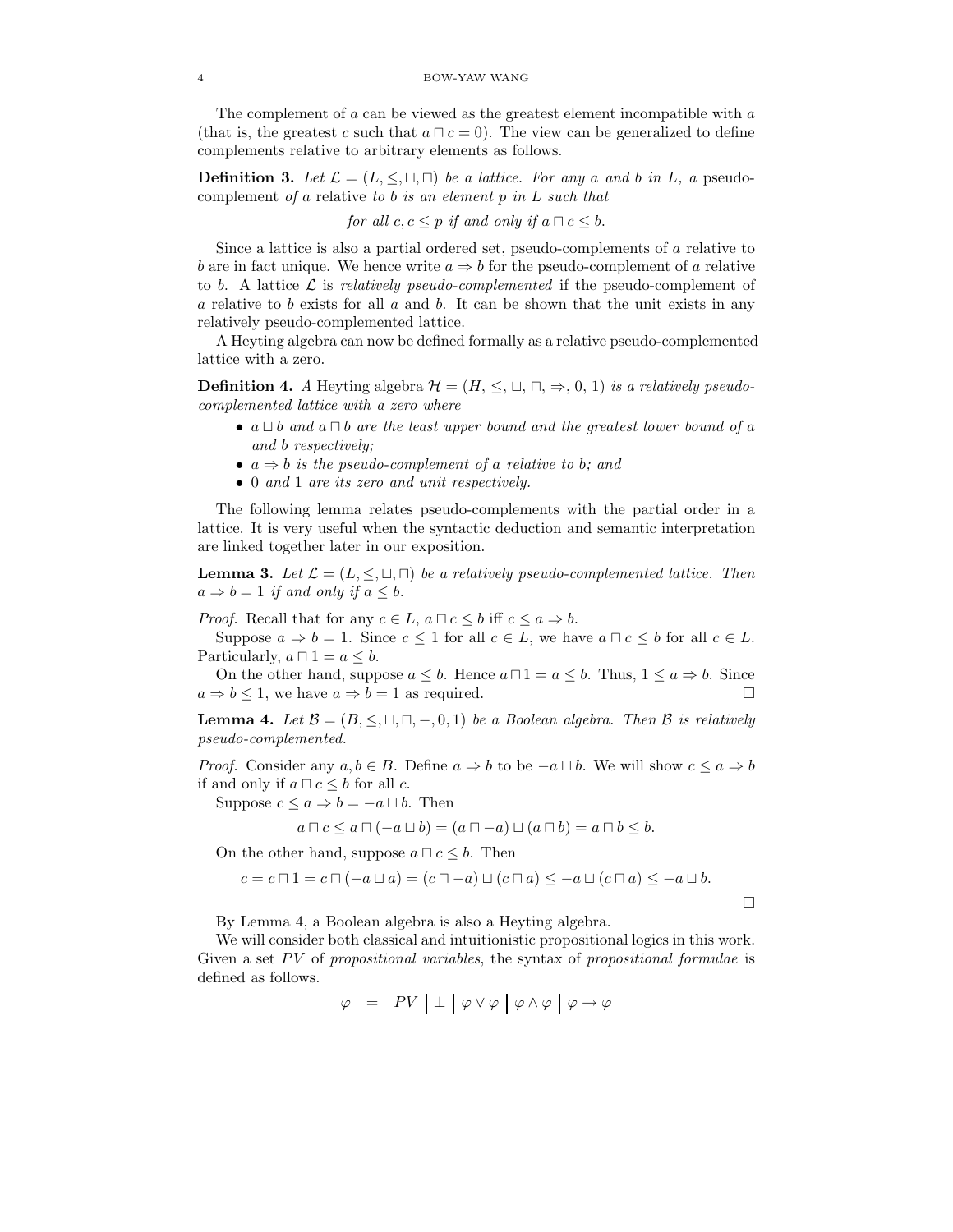

FIGURE 1. The System  $LK_0$ 

We will use  $\varphi, \varphi', \psi$  to range over propositional formulae and abbreviate  $\neg \varphi$  and  $\varphi \leftrightarrow \varphi'$  for  $\varphi \to \bot$  and  $(\varphi \to \varphi') \land (\varphi' \to \varphi)$  respectively.

Let  $\Gamma$  and  $\Delta$  be finite sets of propositional formulae. A sequent is of the form  $\Gamma \vdash_{\bullet} \Delta$ . For simplicity, we write  $\varphi, \Gamma \vdash_{\bullet} \Delta, \varphi'$  for  $\{\varphi\} \cup \Gamma \vdash_{\bullet} \Delta \cup \{\varphi'\}$ . An *inference* rule in a proof system is denoted by

$$
\ell \frac{\Gamma_0 \vdash_{\bullet} \Delta_0 \qquad \cdots \qquad \Gamma_n \vdash_{\bullet} \Delta_n}{\Gamma \vdash_{\bullet} \Delta}
$$

where  $\ell$  is the label of the rule,  $\Gamma_0 \vdash_{\bullet} \Delta_0, \ldots, \Gamma_n \vdash_{\bullet} \Delta_n$  its premises, and  $\Gamma \vdash_{\bullet} \Delta$  its conclusion. A proof tree is a tree-like structure constructed according to inference rules in a proof system. Proof systems offer a syntactic way to derive valid formulae. Gentzen defines the proof system LK for classical first-order logic. The system  $LK_0$ for its propositional fragment is presented in Figure 1.<sup>1</sup> A proof tree in system  $LK_0$ can be found in Figure 3 (a).

Let  $\mathcal{B} = (B, \leq, \sqcup, \sqcap, -, 0, 1)$  be a Boolean algebra. Define a valuation  $\rho$  in  $\mathcal{B}$  to be a mapping from PV to B. The valuation  $[\![\varphi]\!]^{\rho}_K$  of a propositional formula  $\varphi$  is defined as follows.

$$
\begin{array}{rcl}\n\llbracket V \rrbracket^{\rho}_{K} & = & \rho(V) \text{ for } V \in PV \\
\llbracket \varphi \vee \varphi' \rrbracket^{\rho}_{K} & = & \llbracket \varphi \rrbracket^{\rho}_{K} \sqcup \llbracket \varphi' \rrbracket^{\rho}_{K} \\
\llbracket \varphi \wedge \varphi' \rrbracket^{\rho}_{K} & = & \llbracket \varphi \rrbracket^{\rho}_{K} \sqcap \llbracket \varphi' \rrbracket^{\rho}_{K} \\
\llbracket \varphi \wedge \varphi' \rrbracket^{\rho}_{K} & = & \llbracket \varphi \rrbracket^{\rho}_{K} \sqcap \llbracket \varphi' \rrbracket^{\rho}_{K} \\
\end{array}
$$

Given a Boolean algebra  $\mathcal{B} = (B, \leq, \sqcup, \sqcap, -, 0, 1)$ , a valuation  $\rho$  in  $\mathcal{B}$ , a propositional formula  $\varphi$ , and a set of propositional formulae Γ, we define  $\mathcal{B}, \rho \models_K \varphi$  if  $[\![\varphi]\!]^{\rho}_K = 1$  and  $\mathcal{B}, \rho \models_K \Gamma$  if  $\mathcal{B}, \rho \models_K \varphi$  for all  $\varphi \in \Gamma$ . Finally,  $\Gamma \models_K \varphi$  if  $\mathcal{B}, \rho \models_K \Gamma$ implies  $\mathcal{B}, \rho \models_K \varphi$  for all  $\mathcal{B}, \rho$ .

The following theorem states that the system  $LK_0$  is both sound and complete with respect to Boolean algebra.

**Theorem 1.** Let  $\Gamma$  be a set of propositional formulae and  $\varphi$  a propositional formula.  $\Gamma \vdash_K \varphi$  if and only if  $\Gamma \models_K \varphi$ .

In contrast to classical logic, intuitionistic logic does not admit the law of excluded middle  $(\varphi \vee \neg \varphi)$ . Philosophically, intuitionistic logic is closely related to constructivism. Its proof system, however, can be obtained from the system  $LK$ with a simple restriction: all sequents have exactly one formula at their right-hand

<sup>&</sup>lt;sup>1</sup>Figure 1 is in fact a variant of the system  $LK$ , see [10].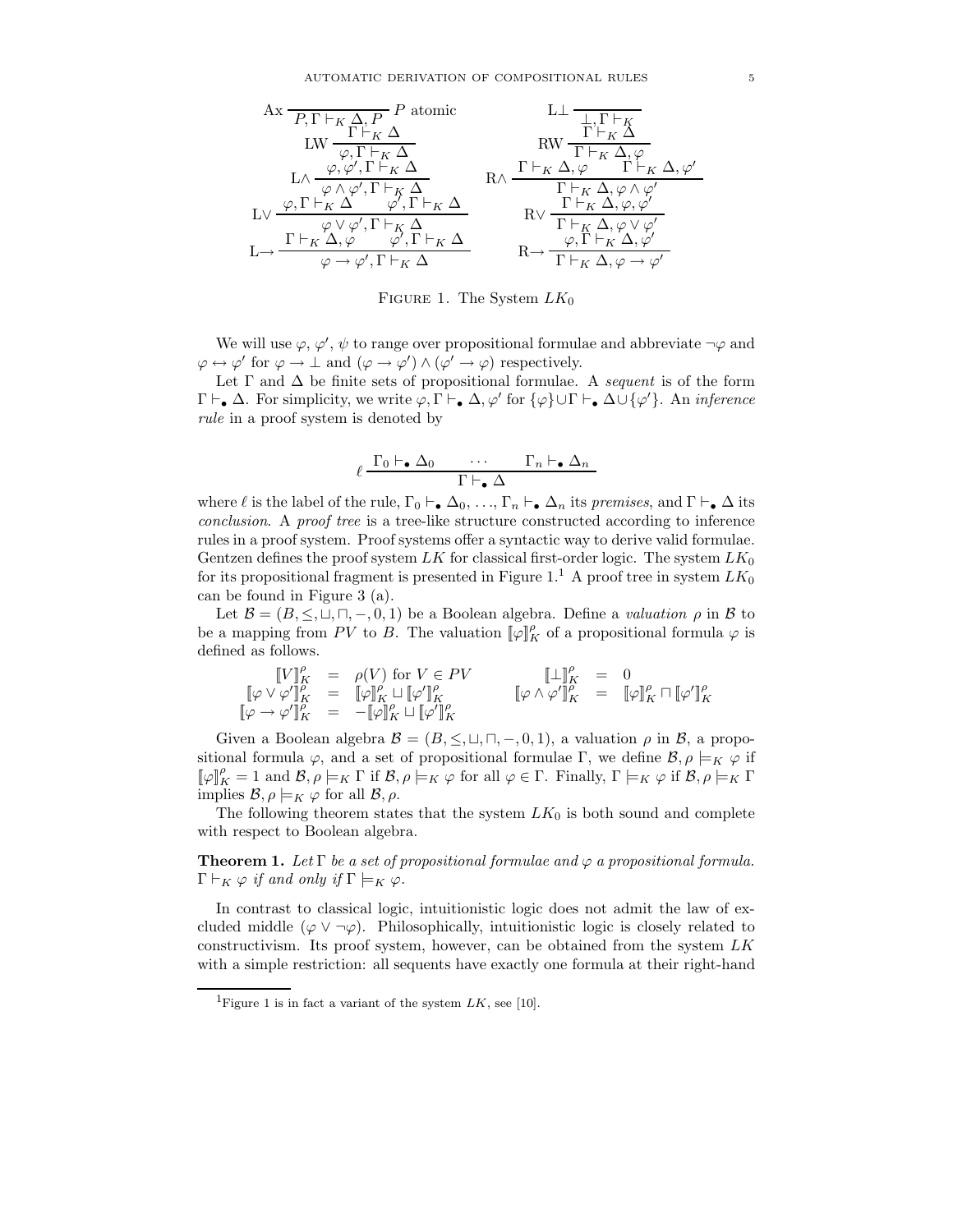$$
\text{Ax} \frac{\Gamma \vdash_J P}{P, \Gamma \vdash_J P} P \text{ atomic} \qquad \text{L} \perp \frac{\Gamma \vdash_J \psi}{\bot, \Gamma \vdash_J \psi} \n\text{L} \frac{\varphi, \varphi', \Gamma \vdash_J \psi}{\varphi, \Gamma \vdash_J \psi} \qquad \text{R} \wedge \frac{\Gamma \vdash_J \psi}{\Gamma \vdash_J \psi \wedge \psi'} \n\text{L} \vee \frac{\varphi, \Gamma \vdash_J \psi}{\varphi \wedge \varphi', \Gamma \vdash_J \psi} \qquad \text{R} \vee \frac{\Gamma \vdash_J \psi \wedge \psi'}{\Gamma \vdash_J \psi \wedge \psi'} \qquad (i = 0, 1) \n\text{L} \rightarrow \frac{\Gamma \vdash_J \varphi \qquad \varphi', \Gamma \vdash_J \psi}{\varphi \rightarrow \varphi', \Gamma \vdash_J \psi} \qquad \text{R} \rightarrow \frac{\varphi, \Gamma \vdash_J \psi}{\Gamma \vdash_J \varphi \rightarrow \psi} \n\text{R} \rightarrow \frac{\varphi, \Gamma \vdash_J \psi}{\Gamma \vdash_J \varphi \rightarrow \psi}
$$

FIGURE 2. The System  $LJ_0$ 

side. Figure 2 shows the propositional fragment of Gentzen's system LJ for intuitionistic logic. A sample proof tree in system  $LJ_0$  is shown in Figure 3 (b).

Let  $\mathcal{H} = (H, \leq, \sqcup, \sqcap, \Rightarrow, 0, 1)$  be a Heyting algebra. A valuation  $\eta$  in  $\mathcal{H}$  is a mapping from PV to H. Similarly, we define the valuation  $[\![\bullet]\!]_{J}^{\eta}$  over propositional formulae as follows.

$$
\begin{array}{rcl}\n\llbracket V \rrbracket_J^\eta & = & \eta(V) \text{ for } V \in PV \\
\llbracket \varphi \vee \varphi' \rrbracket_J^\eta & = & \llbracket \varphi \rrbracket_J^\eta \sqcup \llbracket \varphi' \rrbracket_J^\eta \\
\llbracket \varphi \wedge \varphi' \rrbracket_J^\eta & = & \llbracket \varphi \rrbracket_J^\eta \sqcap \llbracket \varphi \wedge \varphi' \rrbracket_J^\eta \\
\llbracket \varphi \wedge \varphi' \rrbracket_J^\eta & = & \llbracket \varphi \rrbracket_J^\eta \sqcap \llbracket \varphi' \rrbracket_J^\eta\n\end{array}
$$

Let  $\mathcal{H} = (H, \leq, \sqcup, \sqcap, \Rightarrow, 0, 1)$  be a Heyting algebra,  $\eta$  a valuation,  $\varphi$  a propositional formula, and Γ a set of propositional formulae. The following satisfaction relations are defined similarly:  $\mathcal{H}, \rho \models_J \varphi$  if  $[\varphi]_\rho = 1, \mathcal{H}, \rho \models_J \Gamma$  if  $\mathcal{H}, \rho \models_J \varphi$  for all  $\varphi \in \Gamma$ , and  $\Gamma \models_J \varphi$  if  $\mathcal{H}, \rho \models_J \Gamma$  implies  $\mathcal{H}, \rho \models_J \varphi$  for all  $\mathcal{H}, \rho$ . The system  $LJ_0$ is both sound and complete with respect to Heyting algebra.

**Theorem 2.** Let  $\Gamma$  be a set of propositional formulae and  $\varphi$  a propositional formula.  $\Gamma \vdash_J \varphi$  if and only if  $\Gamma \models_J \varphi$ .

Fix a set  $\Sigma$  of *alphabets*. A *string* is a finite sequence  $a_1 a_2 \cdots a_n$  such that  $a_i \in \Sigma$  for  $1 \leq i \leq n$ . The set of strings over  $\Sigma$  is denoted by  $\Sigma^*$ . Given a string  $w = a_1 a_2 \cdots a_n$ , its length (denoted by  $|w|$ ) is n. The empty string  $\epsilon$  is the string of length 0. Moreover, the *i-prefix* of  $w = a_1 a_2 \cdots a_{|w|}$ , denoted by  $w \downarrow_i$ , is the substring  $a_1a_2\cdots a_i$ . We define  $w_0$  to be  $\epsilon$  for any  $w \in \Sigma^*$ . A language over  $\Sigma$  is a subset of  $\Sigma^*$ . We say a language  $L \subseteq \Sigma^*$  is prefix-closed if for any string  $w \in L$ ,  $w \downarrow_i \in L$  for all  $0 \leq i \leq |w|$ .

**Definition 5.** A finite state automaton M is a tuple  $(Q, q_0, \rightarrow, F)$  where

- *Q* is a non-empty finite set of states;
- $q_0 \in Q$  is its initial state;
- $\longrightarrow \subseteq Q \times \Sigma \times Q$  is the total transition relation; and
- $F \subseteq Q$  is the accepting states.

We say a finite state automaton is *deterministic* if  $\longrightarrow$  is a total function from  $Q \times \Sigma$  to Q. It is known that determinism does not change the expressiveness of finite automata [7]. For clarity, we write  $q \stackrel{a}{\longrightarrow} q'$  for  $(q, a, q') \in \longrightarrow$ . A run of a string  $w = a_1 a_2 \cdots a_n$  in M is a finite alternating sequence  $q_0 a_1 q_1 a_2 \cdots q_{n-1} a_n q_n$ such that  $q_i \stackrel{a_{i+1}}{\longrightarrow} q_{i+1}$  for  $0 \leq i < n$ ; it is accepting if  $q_n \in F$ . We say a string w is accepted by  $M$  if there is an accepting run of  $w$  in  $M$ . The set of all strings accepted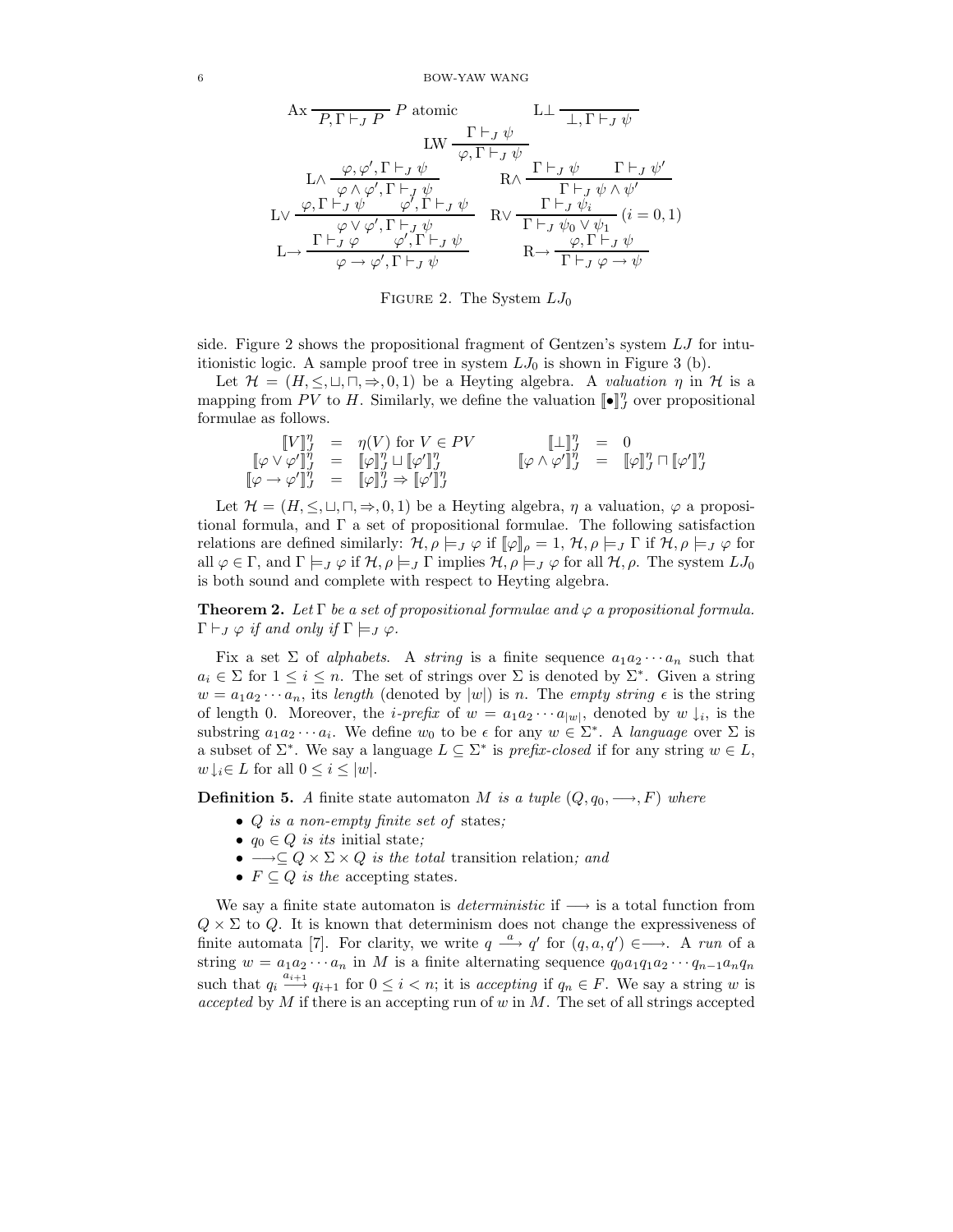by M is called the *language accepted by M* and denoted by  $L(M)$ . A language  $L \subseteq \Sigma^*$  is regular if there is a finite state automaton M such that  $L = L(M)$ .

Let  $L \subset \Sigma^*$  be regular. Define  $\overline{L} = \Sigma^* \setminus L$ . It is known that regular languages are closed under Boolean operations [7].

**Theorem 3.** Let L and L' be regular. Then  $L \cup L'$ ,  $L \cap L'$ , and  $\overline{L}$  are regular.

## 3. Classical Interpretation

It is trivial to see that regular languages form a Boolean algebra. More formally, consider the set  $R = \{L \subseteq \Sigma^* : L \text{ is regular } \}.$  The following theorem follows directly from the closure property of regular sets.

**Theorem 4.** Let  $\mathcal{R} = (R, \subseteq, \cup, \cap, \overline{\bullet}, \emptyset, \Sigma^*)$ . R is a Boolean algebra.

*Proof.* Let  $L, L' \in R$ . Then  $L \cup L', L \cap L'$ , and  $\overline{L}$  are in R by Theorem 3. Both  $\emptyset$  and  $\Sigma^*$  are trivially regular. Furthermore, we have  $L \cup \overline{L} = \Sigma^*$  and  $L \cap \overline{L} = \emptyset$ . Finally,  $\emptyset \subseteq L$  and  $L \subseteq \Sigma^*$  for any  $L \in R$ .

Theorem 1 immediately gives the following corollary.

**Corollary 1.** Let  $\rho$  be a valuation in  $\mathcal R$  and  $\varphi$  a propositional formula. If  $\Gamma \vdash_K \varphi$ , then  $\mathcal{R}, \rho \models_K \Gamma$  implies  $\mathcal{R}, \rho \models_K \varphi$ .

To illustrate the significance of Corollary 1, let us consider the following scenario. Suppose we are given five regular languages  $M_0$ ,  $M_1$ ,  $A_0$ ,  $A_1$ , and P. Further, assume  $M_0 \cap A_0 \subseteq P$ ,  $M_1 \cap A_1 \subseteq P$ , and  $\overline{A}_0 \cap \overline{A}_1 \subseteq P$ . We can deduce  $M_0 \cap M_1 \subseteq P$ as follows. First, consider the valuation  $\rho$  that assigns propositional variables to regular languages of the same name. Suppose there is a proof tree for the following sequent.

$$
M_0 \wedge A_0 \to P, M_1 \wedge A_1 \to P, \neg A_0 \wedge \neg A_1 \to P \vdash_K M_0 \wedge M_1 \to P.
$$

Corollary 1 asserts that if  $\mathcal{R}, \rho \models_K M_0 \wedge A_0 \to P$ ,  $\mathcal{R}, \rho \models_K M_1 \wedge A_1 \to P$ , and  $\mathcal{R}, \rho \models_K \neg A_0 \land \neg A_1 \to P$ , then  $\mathcal{R}, \rho \models_K M_0 \land M_1 \to P$ . Lemma 3 gives exactly what we want in  $R$ . Hence the proof tree in Figure 3 (a) suffices to prove  $M_0 \cap M_1 \subseteq P$ . Note that we do not make semantic arguments in the analysis. Instead, Corollary 1 allows us to derive semantic property  $(M_0 \cap M_1 \subseteq P)$  by manipulating sequents syntactically.

3.1. **Limitation of Classical Interpretation.** Consider the following circular inference rule proposed in [1].

$$
\vdash [(E \to M) \land (M \to E)] \to M
$$

It is easy to see that the valuation of the formula is 0 by taking  $E = M = 0$  in any Boolean algebra. Since the system  $LK_0$  is sound for Boolean algebra, we conclude that the rule cannot be derived by the proof system. But it does not imply that the rule is not sound in other algebraic semantics. To give insights to the intuitionistic interpretation, it is instructive to see how the rule fails in non-trivial cases.

Consider the automata in Figure 4. Let  $M$  and  $E$  denote the automaton shown in Figure 4 (a) and (b) respectively. Let the valuation  $\rho$  be that  $\rho(E) = L(E)$ and  $\rho(M) = L(M)$ . Observe that the string bd  $\notin L(M)$ . Hence bd  $\in \rho(M \rightarrow$  $E) = \overline{L(M)} \cup L(E)$ . Similarly,  $bd \in \rho(E \to M)$ . But  $bd \notin L(M)$ . Thus  $\rho(M \to \infty)$  $E) \cap \rho(E \to M) \nsubseteq \rho(M)$ . Hence  $\forall [(E \to M) \land (M \to E)] \to M$  by Lemma 3.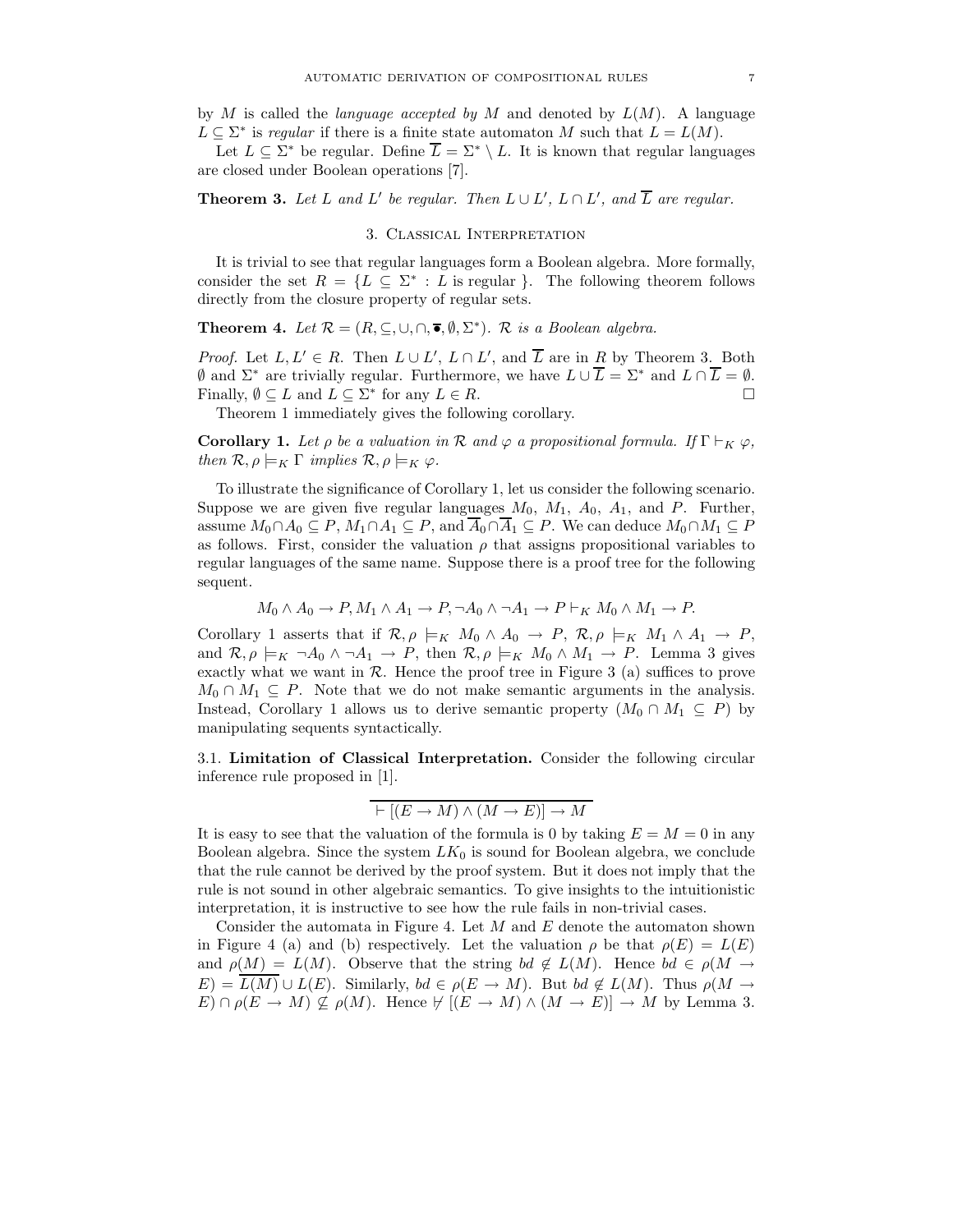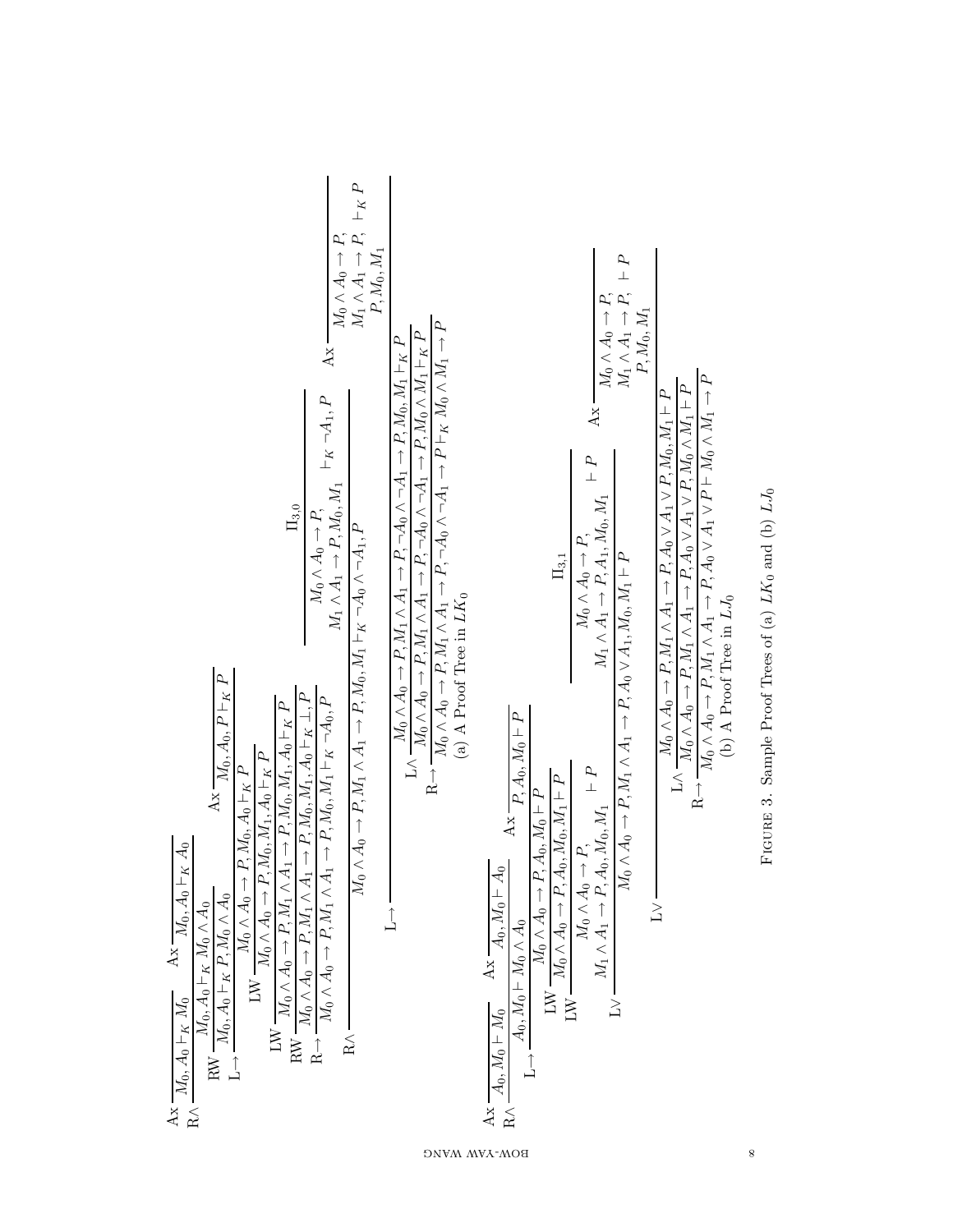

Figure 4. Limitation of Classical Interpretation

Note that both  $L(M)$  and  $L(E)$  are non-empty and prefix-closed. The argument is still valid should we restrict to non-empty, prefix-closed regular languages.

In classical interpretation, the valuation of  $E \to M$  is defined as  $\rho(E) \cup \rho(M)$ . Any string not in  $\rho(E)$  belongs to  $\rho(E \to M)$ , even though it may not belong to  $\rho(M)$ . The problem arises exactly when  $\rho(E) \cap \overline{\rho(M)}$  is not empty. One may suspect that the valuation of  $E \to M$  is defined too liberally in classical interpretation and resort to a more conservative version. This is indeed the approach taken by Abadi and Plotkin and followed in this work.

## 4. INTERPRETATION À LA ABADI AND PLOTKIN

In order to admit circular compositional rules, an interpretation inspired by [1] is proposed here. Mimicking the definition of relative pseudo-complements in [1], we show that non-empty, prefix-closed regular languages form a Heyting algebra. Hence the system  $LJ_0$  can be used to derive compositional rules in the new interpretation. Moreover, we will prove the soundness of the circular inference rule in Section 3.1. It allows us to derive other circular compositional rules.

We use the regular set  $\{\epsilon\}$  as the zero element. The following lemma shows that our choice is indeed justified.

## **Lemma 5.** Let L be a non-empty, prefix-closed language. Then  $\epsilon \in L$  if and only if  $L \neq \emptyset$ .

*Proof.* If  $\epsilon \in L$ ,  $L \neq \emptyset$  trivially. Now suppose  $w \in L$ . Since L is prefix-closed,  $w\downarrow_n \in L$  for  $0 \leq n \leq |w|$ . Particularly,  $w\downarrow_0 = \epsilon \in L$ .

Similarly, we would like to know whether two non-empty, prefix-closed regular languages are closed under intersection and union. This is shown in the following lemma.

**Lemma 6.** Let K and L be non-empty, prefix-closed regular languages. Then  $K \cap L$ and  $K \cup L$  are non-empty, prefix-closed regular languages.

*Proof.* Since regular languages are closed under Boolean operators.  $K \cap L$  and  $K \cup L$  are regular. Further,  $\epsilon \in K$  and  $\epsilon \in L$  by Lemma 5. Hence both  $K \cap L$  and  $K \cup L$  are non-empty. It remains to show both are prefix-closed.

Consider any string  $w \in K \cap L$ . Hence  $w \in K$ . Thus all prefixes of w are in K since K is prefix-closed. Similarly, all prefixes of  $w$  are in  $L$ . Thus all prefixes of  $w$ are in  $K \cap L$ .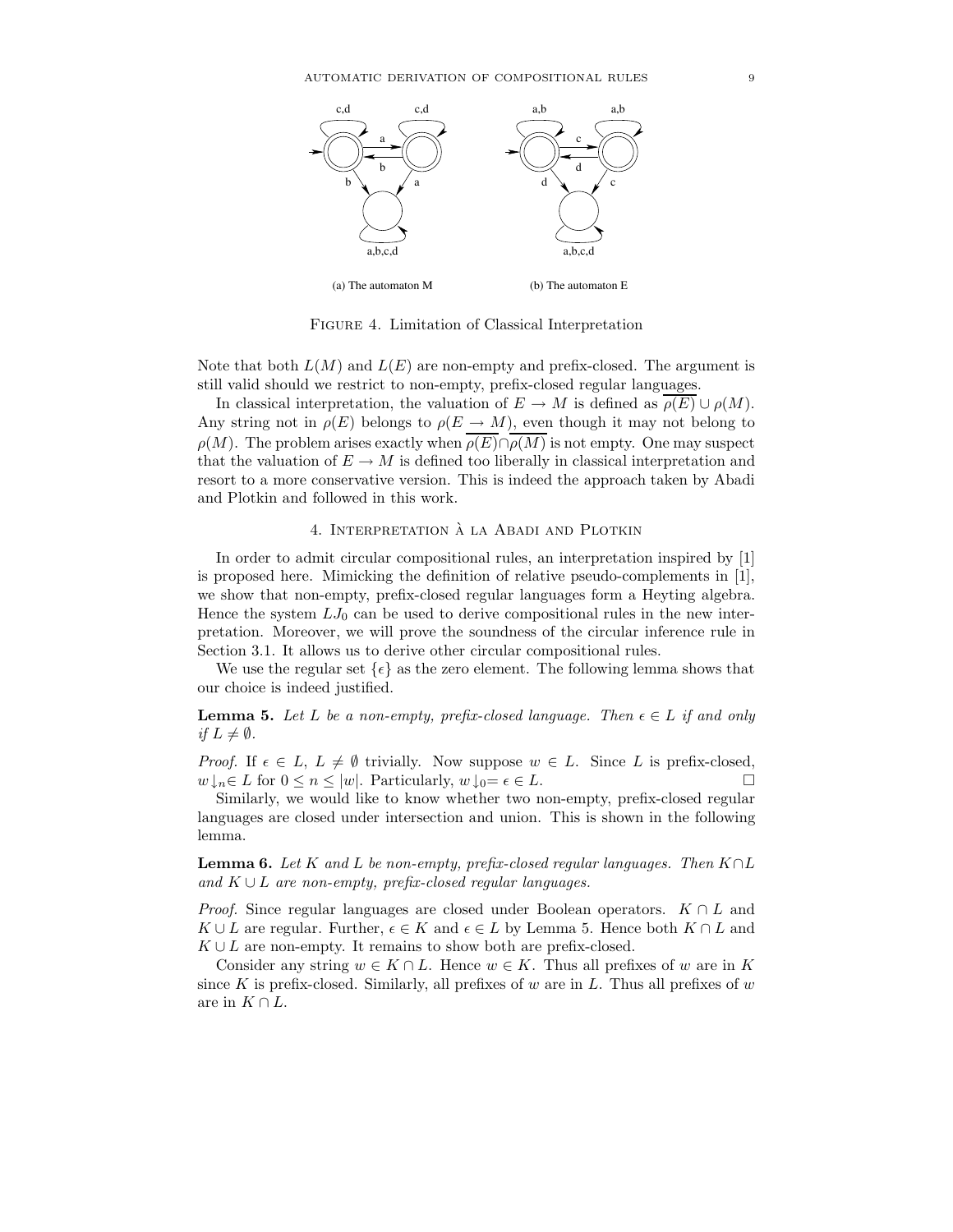The case for  $K \cup L$  is proved similarly.

For relative pseudo-complements, we follow the definition in [1]. Note that the following definition does not allude to closure properties. In order to define a Heyting algebra, one must show that non-empty, prefix-closed regular languages are closed under relative pseudo-complementation.

**Definition 6.** Let K and L be prefix-closed languages. Define

 $K \to L = \{w : w \downarrow_n \in K \to w \downarrow_n \in L \text{ for } 0 \leq n \leq |w| \}.$ 

We first show that the language  $K \to L$  defined above is indeed the pseudocomplement of  $K$  relative to  $L$ .

**Proposition 1.** Let K, L, and M be prefix-closed languages. Then  $K \cap M \subseteq L$  if and only if  $M \subseteq K \to L$ .

*Proof.* Assume  $K \cap M \subseteq L$  and  $w \in M$ , but  $w \notin K \to L$ . Then there is an n such that  $w\downarrow_n \in K$  but  $w\downarrow_n \notin L$ . Since  $w \in M$  and M is prefix-closed,  $w\downarrow_n \in M$ . Hence  $w\downarrow_n\in K\cap M$ . Thus  $w\downarrow_n\in L$ , a contradiction.

On the other hand, assume  $M \subseteq K \to L$  and  $w \in K \cap M$ . Since  $w \in M$  and  $M \subseteq K \to L$ ,  $w \in K \to L$ . Particularly,  $w \in K$  implies  $w \in L$ . But  $w \in K$  by assumption. Hence  $w \in L$  as required.  $\Box$ 

Next, we show that  $K \to L$  is non-empty and prefix-closed if both K and L are non-empty and prefix-closed.

**Lemma 7.** Let K and L be non-empty, prefix-closed languages. Then  $K \to L$  is non-empty and prefix-closed.

*Proof.* Since both K and L are non-empty and prefix-closed,  $\epsilon \in K$  and  $\epsilon \in L$ . Hence  $\epsilon \in K \to L$  by definition.

Now suppose  $w \in K \to L$ . We have  $w \downarrow_n \in K \to w \downarrow_n \in L$  for  $0 \le n \le |w|$ . Consider any prefix  $w \downarrow_i$ , we have  $w \downarrow_i \in K \to w \downarrow_i \in L$  for  $0 \leq j \leq i$ . That is,  $w \downarrow_i \in K \to L.$ 

It remains to show that regularity is preserved by Definition 6. Given two deterministic finite state automata M and N, we construct a new automaton  $M \to N$ such that  $L(M \to N) = L(M) \to L(N)$ . Our idea is to use an extra bit to accumulate information while simulating both automata. Let  $\mathbb{B} = \{$  false, true  $\}$  be the Boolean domain. The following definition gives the construction of  $M \to N$ .

**Definition 7.** Let  $M = (P, p_0, \longrightarrow_M, F_M)$  and  $N = (Q, q_0, \longrightarrow_N, F_N)$  be deterministic finite state automata accepting prefix-closed languages. Define the finite state automaton  $M \to N = (P \times Q \times \mathbb{B}, (p_0, q_0, b_0), \longrightarrow, F)$  as follows.

\n- \n
$$
b_0 = \n \begin{cases} \n \text{true} & \text{if } p_0 \in F_M \to q_0 \in F_N \\
 \text{false} & \text{otherwise} \n \end{cases}
$$
\n
\n- \n $(p, q, b) \xrightarrow{\alpha} (p', q', b') \text{ if } \neg p \xrightarrow{\alpha} M p';$ \n $-q \xrightarrow{\alpha} N q'; \text{ and } \neg b' = \n \begin{cases} \n \text{true} & \text{if } b = \text{true} \text{ and } p' \in F_M \to q' \in F_N \\
 \text{false} & \text{otherwise} \n \end{cases}$ \n
\n- \n $F = \{(p, q, \text{true}) : p \in P, q \in Q\}.$ \n
\n

The automaton  $M \to E$  of the automata M and E in Figure 4 is shown in Figure 5. Note that the bold states are the products of the unaccepting states in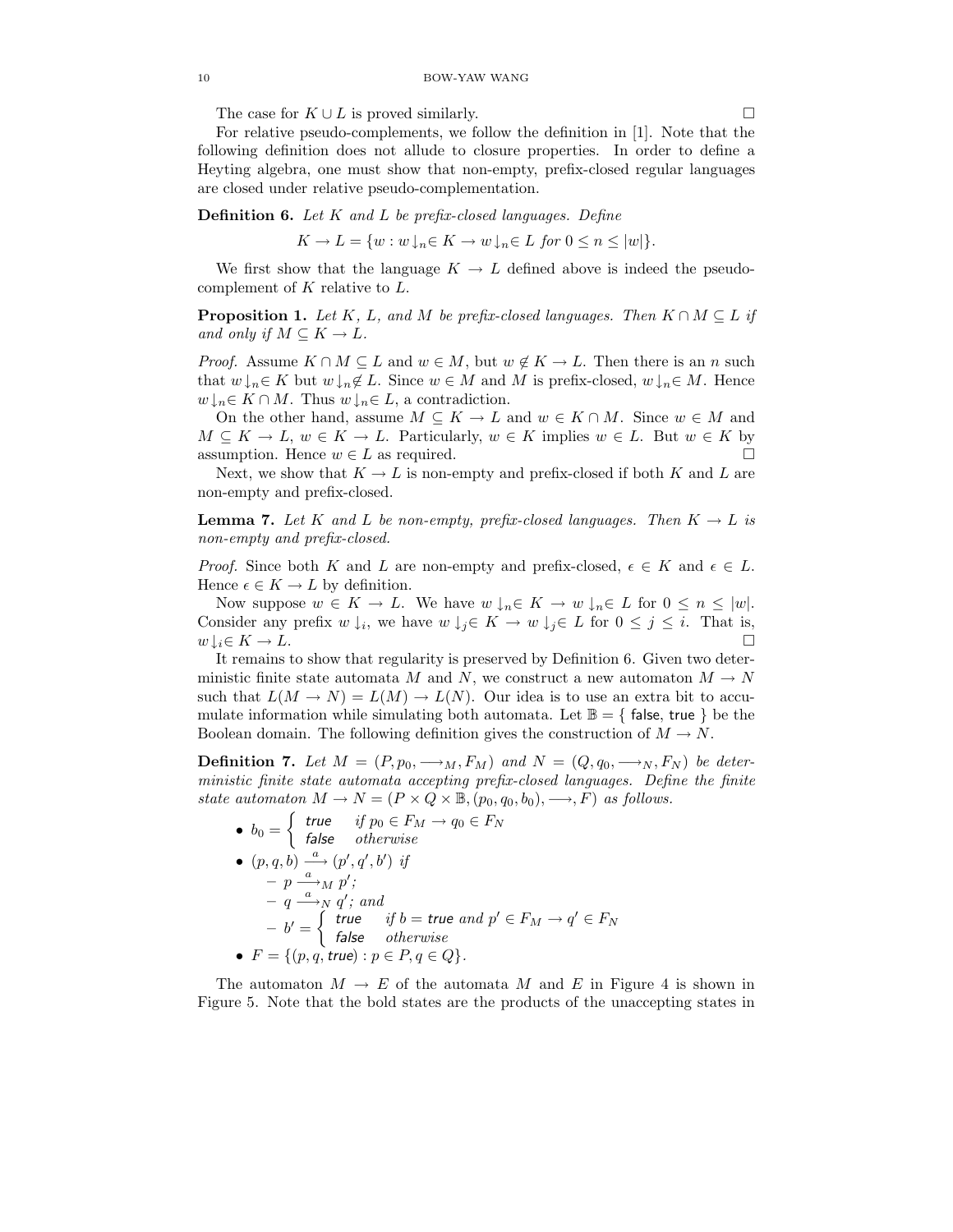

FIGURE 5. The automaton  $M \to E$ 

Figure 4. Any string prefixed by strings in  $\overline{L(M)}$  and followed by those in  $\overline{L(E)}$  is accepted in the bold accepting state in  $M \to E$ . On the other hand, strings prefixed by  $L(E)$  and followed by  $L(M)$  reach the other bold state and are not accepted.

To show that  $L(M \to N) = L(M) \to L(N)$ , we use the following lemma.

**Lemma 8.** Let  $M = (P, p_0, \longrightarrow_M, F_M)$  and  $N = (Q, q_0, \longrightarrow_N, F_N)$  be deterministic finite state automata accepting non-empty, prefix-closed languages. Consider any  $w \in \Sigma^*$  and  $(p_0, q_0, b_0) \stackrel{w|_n}{\longrightarrow} (p_n, q_n, b_n)$  in  $M \to N$  for  $0 \le n \le |w|$ . Then  $b_{|w|}$ is true if and only if  $p_n \in F_M \to q_n \in F_N$  for  $0 \le n \le |w|$ .

*Proof.* ( $\Rightarrow$ ) We prove  $p_n \in F_M \rightarrow q_n \in F_N$  and  $b_n =$  true by induction on  $|w| - n$ . The basis,  $n = |w|$ , follows by the assumption  $b_{|w|}$  is true and the definition of  $b_{|w|}$ . Now suppose  $p_n \in F_M \to q_n \in F_N$  and  $b_n =$  true. Observe that  $b_{n-1} =$  true for  $b_n$  = true. Hence  $p_{n-1} \in F_M \to q_{n-1} \in F_N$  follows by  $b_{n-1}$  = true.

( $\Leftarrow$ ) We prove  $b_n$  = true by induction on n. Since  $p_0 \in F_M \to q_0 \in F_N$ ,  $b_0$  = true by definition. Suppose  $b_n$  = true. Then  $b_{n+1}$  = true for  $b_n$  = true and  $p_{n+1} \in F_M \to q_{n+1} \in F_N$ .

Now we establish  $L(M \to N) = L(M) \to L(N)$  in the following proposition.

**Proposition 2.** Let M and N be deterministic finite state automata accepting non-empty, prefix-closed languages. Then  $L(M) \to L(N) = L(M \to N)$ .

*Proof.* Let  $M = (P, p_0, \longrightarrow_M, F_M)$  and  $N = (Q, q_0, \longrightarrow_N, F_N)$  be two deterministic finite state automata accepting non-empty, prefix-closed regular languages. Consider any  $w \in \Sigma^*$ . Define  $(p_0, q_0, b_0) \stackrel{w|_n}{\longrightarrow} (p_n, q_n, b_n)$  as in Lemma 8.

Suppose  $w \in L(M \to N)$ . It suffices to show that  $w \downarrow_n \in L(M) \to w \downarrow_n \in L(N)$ for  $0 \le n \le |w|$ . From Lemma 8,  $b_n =$  true for  $0 \le n \le |w|$ . By the definition of  $M \to N$ , we have

- $p_0 \stackrel{w \downarrow_n}{\longrightarrow}_M p_n;$
- $q_0 \stackrel{w|_n}{\longrightarrow}_N q_n$ ; and
- $p_n \in F_M \to q_n \in F_N$ .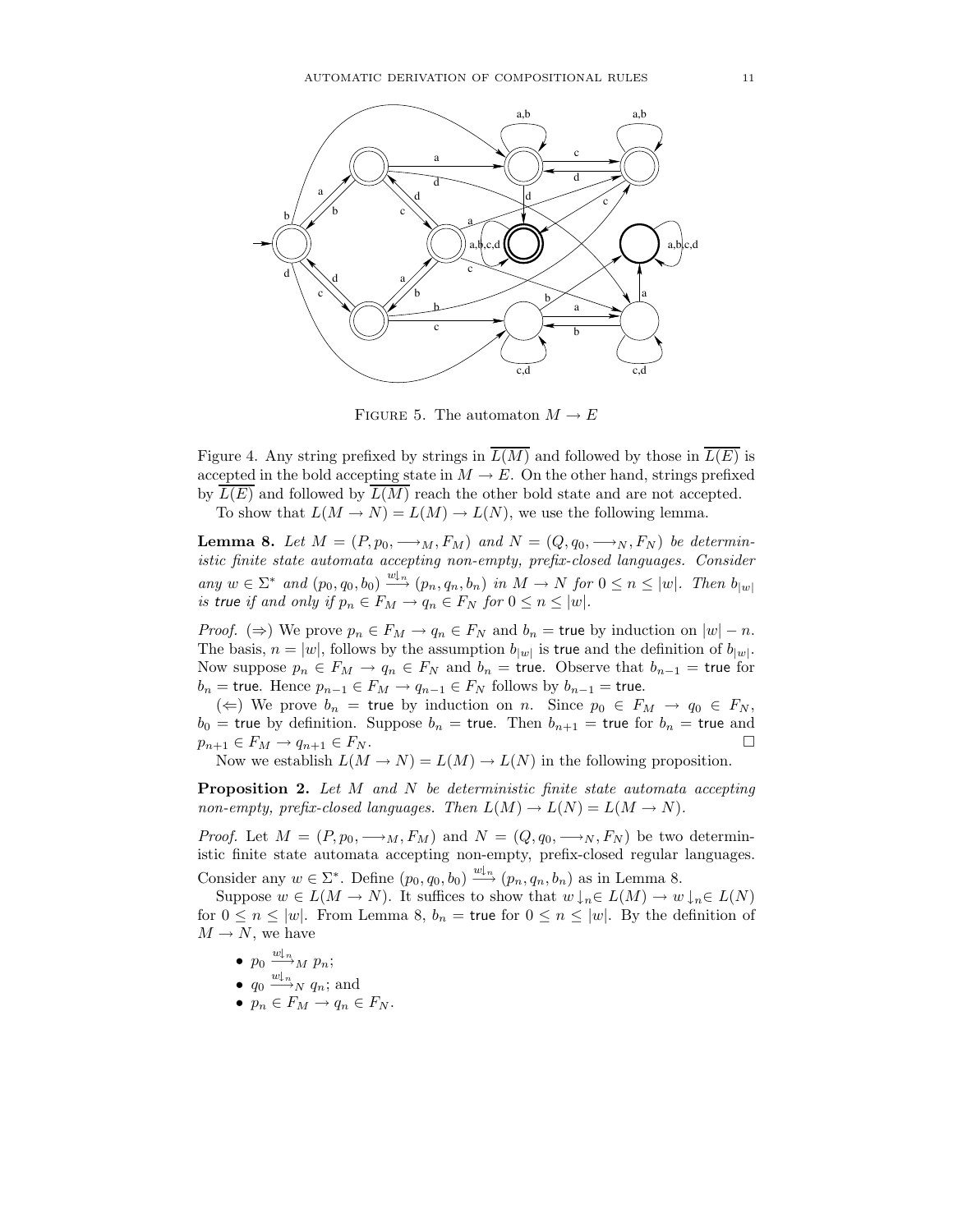That is,  $w \downarrow_n \in L(M) \to w \downarrow_n \in L(N)$  for  $0 \leq n \leq |w|$ . Hence  $w \in L(M) \to L(N)$ . On the other hand, suppose  $w \in L(M) \to L(N)$ . Thus,  $w \downarrow_n \in L(M) \to w \downarrow_n \in$ 

 $L(N)$  for  $0 \leq n \leq |w|$ . Consider  $(p_0, q_0, b_0) \xrightarrow{w \downarrow_n} (p_n, q_n, b_n)$  in  $M \to N$ . We show  $b_{|w|}$  = true by induction on n. When  $n = 0$ ,  $w \downarrow_n = \epsilon \in L(M) \to L(N)$ . Hence  $\epsilon \in L(M) \to \epsilon \in L(N)$ . Therefore  $p_0 \in F_M \to q_0 \in F_N$ . That is,  $b_0 =$  true.

Suppose  $b_n$  = true. Consider  $w \downarrow_{n+1}$ . We have  $w \downarrow_{n+1} \in L(M) \to w \downarrow_{n+1} \in L(N)$ . Hence  $p_{n+1} \in F_M \to q_{n+1} \in F_N$ . Therefore  $b_{n+1}$  = true as required.  $\Box$ 

Since any regular language is accepted by a deterministic finite state automaton, the following proposition is only a simple application of Proposition 2.

**Proposition 3.** Let K and L be non-empty, prefix-closed regular languages. Then  $K \rightarrow L$  is a non-empty, prefix-closed regular language.

*Proof.* Let  $M = (P, \Sigma, p_0, \longrightarrow_M, F_M)$  and  $N = (Q, \Sigma, q_0, \longrightarrow_N, F_N)$  be deterministic finite automata such that  $L(M) = K$  and  $L(N) = L$  respectively. By Proposition 2,  $K \to L = L(M \to N)$ . Hence  $K \to L$  is regular. By Lemma 7,  $K \to L$  is both non-empty and prefix-closed as required.  $\Box$ 

After establishing closure properties of various operations, we can define our new interpretation. More formally, define  $R^+ = \{L \subseteq \Sigma^* : L$  is non-empty, prefixclosed, and regular }. The following theorem states that non-empty, prefix-closed regular languages form a Heyting algebra.

**Theorem 5.** Let  $\mathcal{R}^+ = (R^+, \subseteq, \cup, \cap, \to, \{\epsilon\}, \Sigma^*)$ .  $\mathcal{R}^+$  is a Heyting algebra.

*Proof.* Lemma 6 and Proposition 3 show that  $R^+$  is closed under  $\cup$ ,  $\cap$ , and  $\rightarrow$ . Lemma 5 shows that  $\{\epsilon\} \subset L$  for any non-empty, prefix-closed language L. Finally, Proposition 1 shows  $K \to L$  is the pseudo-complement of K relative to L.  $\Box$ 

Similar to our classical interpretation, Theorem 2 immediately gives the following corollary.

**Corollary 2.** Let  $\eta$  be a valuation in  $\mathcal{R}^+$  and  $\varphi$  a propositional formula. If  $\Gamma \vdash_J \varphi$ , then  $\mathcal{R}^+$ ,  $\eta \models_J \Gamma$  implies  $\mathcal{R}^+$ ,  $\eta \models_J \varphi$ .

Let us consider an application of Corollary 2. Suppose five non-empty prefixclosed regular languages  $M_0$ ,  $M_1$ ,  $A_0$ ,  $A_1$ , and P are given. Assume  $M_0 \cap A_0 \subseteq P$ ,  $M_1 \cap A_1 \subseteq P$ , and  $A_0 \cup A_1 \cup P = \Sigma^*$ . We can deduce  $M_0 \cap M_1 \subseteq P$  by the proof tree in Figure 3 (b).

We now turn our attention to circular compositional rules. A modified version of non-interference in [1] is used in our setting.

**Definition 8.** Let L be a non-empty, prefix-closed language in  $\Sigma^*$  and  $\Xi \subseteq \Sigma$ . We say L constrains  $\Xi$ , write  $L \triangleright \Xi$ , if for any  $w \in L$ , wa  $\in L$  for any  $a \notin \Xi$ .

Exploiting non-interference, we show the circular inference rule presented in Section 3.1 is sound by induction on the length of strings.

**Theorem 6.** Let K and L be non-empty, prefix-closed languages such that  $K \triangleright \Xi_K$ ,  $L \triangleright \Xi_L$ , and  $\Xi_K \cap \Xi_L = \emptyset$ . Then  $(K \to L) \cap (L \to K) \subseteq K$ .

*Proof.* Consider any  $w \in (K \to L) \cap (L \to K)$ . We will show  $w \downarrow_n \in K$  for all n. Firstly,  $w \downarrow_0 = \epsilon \in K$  for K is non-empty. Now suppose  $w \downarrow_{i+1} = w \downarrow_i a_i$  and  $w \downarrow_i \in K$ . Consider the following two cases.

(1)  $a_i \notin \Xi_K$ . Then  $w \downarrow_{i+1} \in K$  for  $K \triangleright \Xi_K$ .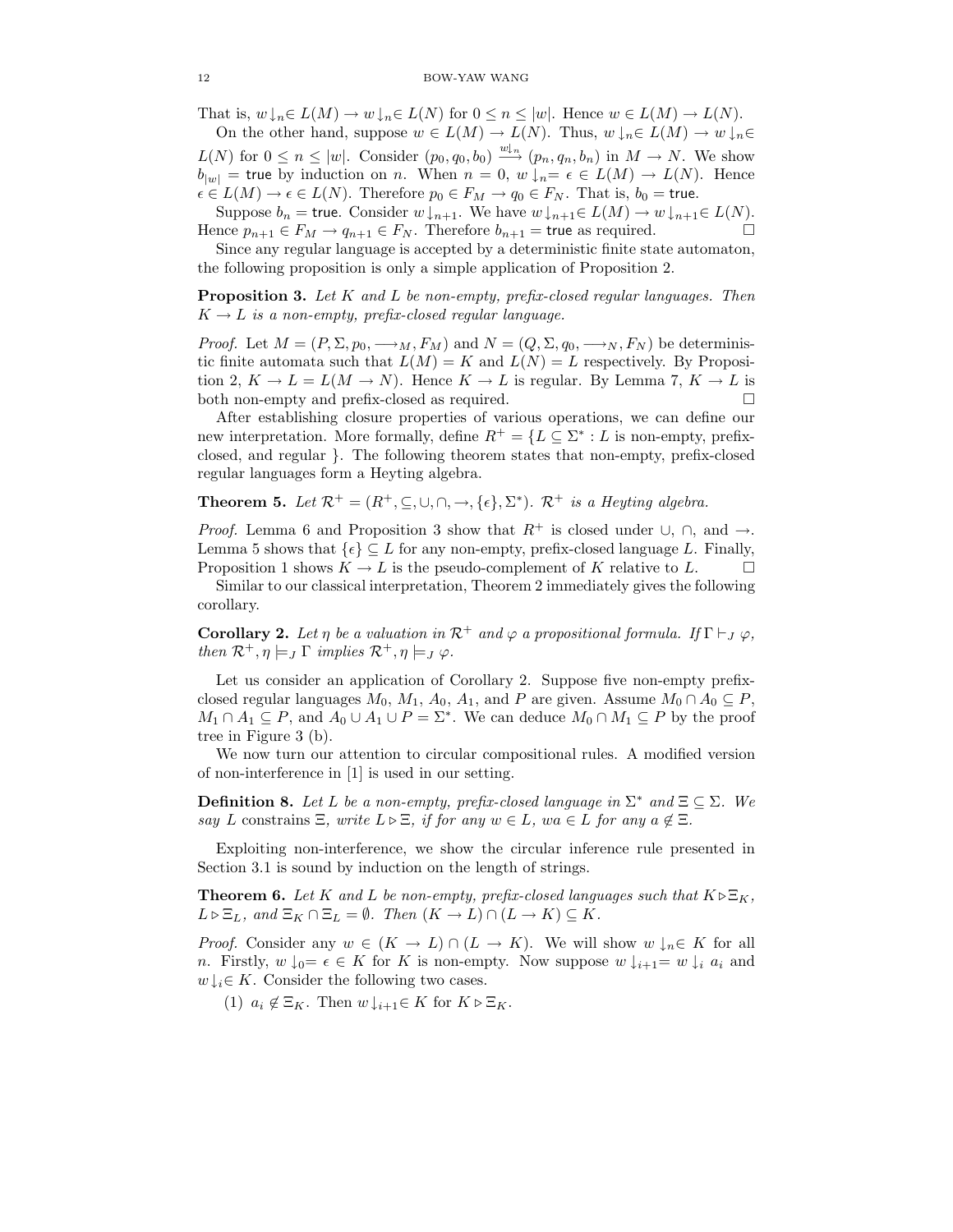(2)  $a_i \in \Xi_K$ . Since  $w \downarrow_i \in K$  and  $w \downarrow_i \in K \to L$ ,  $w \downarrow_i \in L$ . Hence  $w \downarrow_{i+1} \in L$  for  $a_i \in \Xi_K$  and  $\Xi_K \cap \Xi_L = \emptyset$ . Finally,  $w \downarrow_{i+1} \in K$  follows from  $w \downarrow_{i+1} \in L \to$  $K$ .

Theorem 6 admits an inference rule in the Heyting algebra  $\mathcal{R}^+$ . More formally, we have the following corollary.

**Corollary 3.** Let P and P' be propositional variables,  $\Xi$  and  $\Xi'$  subsets of  $\Sigma$ ,  $\eta$ a valuation in  $\mathcal{R}^+$ . Then we have the following inference rule with respect to  $\mathcal{R}^+$ , provided  $\rho(P) \triangleright \Xi$ ,  $\rho(P') \triangleright \Xi'$ ,  $\Xi \cap \Xi' = \emptyset$ .

$$
CP \xrightarrow{\qquad} [P \to P') \land (P' \to P)] \to P
$$

We can in fact characterize the non-empty prefix-closed language satisfying the condition in Theorem 6. Note that one direction can be obtained by syntactic deduction. It is the other direction where semantic analysis is needed.

**Theorem 7.** Let K and L be non-empty, prefix-closed languages such that  $K \triangleright \Xi_K$ ,  $L \triangleright \Xi_L$ , and  $\Xi_K \cap \Xi_L = \emptyset$ . Then  $(K \to L) \cap (L \to K) = K \cap L$ .

*Proof.* By Theorem 6,  $(K \to L) \cap (L \to K) \subseteq K$ . Symmetrically, we have  $(K \to$  $L\cap (L\to K)\subseteq L$ .

Conversely, consider any  $w \in K \cap L$ . Then  $w \downarrow_n \in K$  and  $w \downarrow_n \in L$  for  $0 \leq n \leq |w|$ . Hence  $w \downarrow_n \in K \to w \downarrow_n \in L$  for  $0 \le n \le |w|$ . That is,  $w \in K \to L$ . Similarly,  $w \in L \to K$ . Therefore  $K \cap L \subseteq (K \to L) \cap (L \to K)$ .

We can similarly summarize Theorem 7 as follows.

**Corollary 4.** Let P and P' be propositional variables,  $\Xi$  and  $\Xi'$  subsets of  $\Sigma$ ,  $\eta$ a valuation in  $\mathcal{R}^+$ . Then we have the following inference rule with respect to  $\mathcal{R}^+$ , provided  $\rho(P) \triangleright \Xi$ ,  $\rho(P') \triangleright \Xi'$ ,  $\Xi \cap \Xi' = \emptyset$ .

$$
CP' \xrightarrow[\top]{} [(P \to P') \land (P' \to P)] \leftrightarrow (P \land P')
$$

Consider again the examples in Figure 4. Observe that both  $L(M)$  and  $L(E)$  are non-empty and prefix-closed. Let the valuation  $\eta$  in  $\mathcal{R}^+$  be that  $\eta(M) = L(M)$  and  $\eta(E) = L(E)$ . Since  $b \in \eta(E)$  but  $b \notin \eta(M)$ ,  $b \notin \eta(E \to M)$ . Thus  $bd \notin \eta(E \to M)$ . Also note that  $\eta(M) \triangleright \{a, b\}$  and  $\eta(E) \triangleright \{c, d\}$ . Hence  $\eta(M \to E) \cap \eta(E \to M) =$  $\eta(M) \cap \eta(E)$  by Theorem 7.

## 5. Applications

A subclass of finite state automata called labeled transition systems (LTS) is used for system modeling in automated compositional reasoning [3, 4]. Intuitively, an LTS models observable actions by its alphabets. When shared observable actions are performed in compositions of two LTS's, they are synchronized. On the other hand, an LTS stutters when the other LTS performs its local observable actions in their composition. In this section, we apply proof-theoretic techniques to derive soundness of compositional rules for LTS's. It is noted that our formulation is equivalent to those in [4, 3].

**Definition 9.** Let  $\Sigma_M \subseteq \Sigma$ . A deterministic finite state automator  $M = (Q, q_0,$  $\rightarrow$ , F) is a labeled transition system (LTS) over  $\Sigma_M$  if the following conditions are satisfied.

(1)  $q \stackrel{a}{\longrightarrow} q$  for any  $q \in Q$  and  $a \in \Sigma \setminus \Sigma_M$ ; and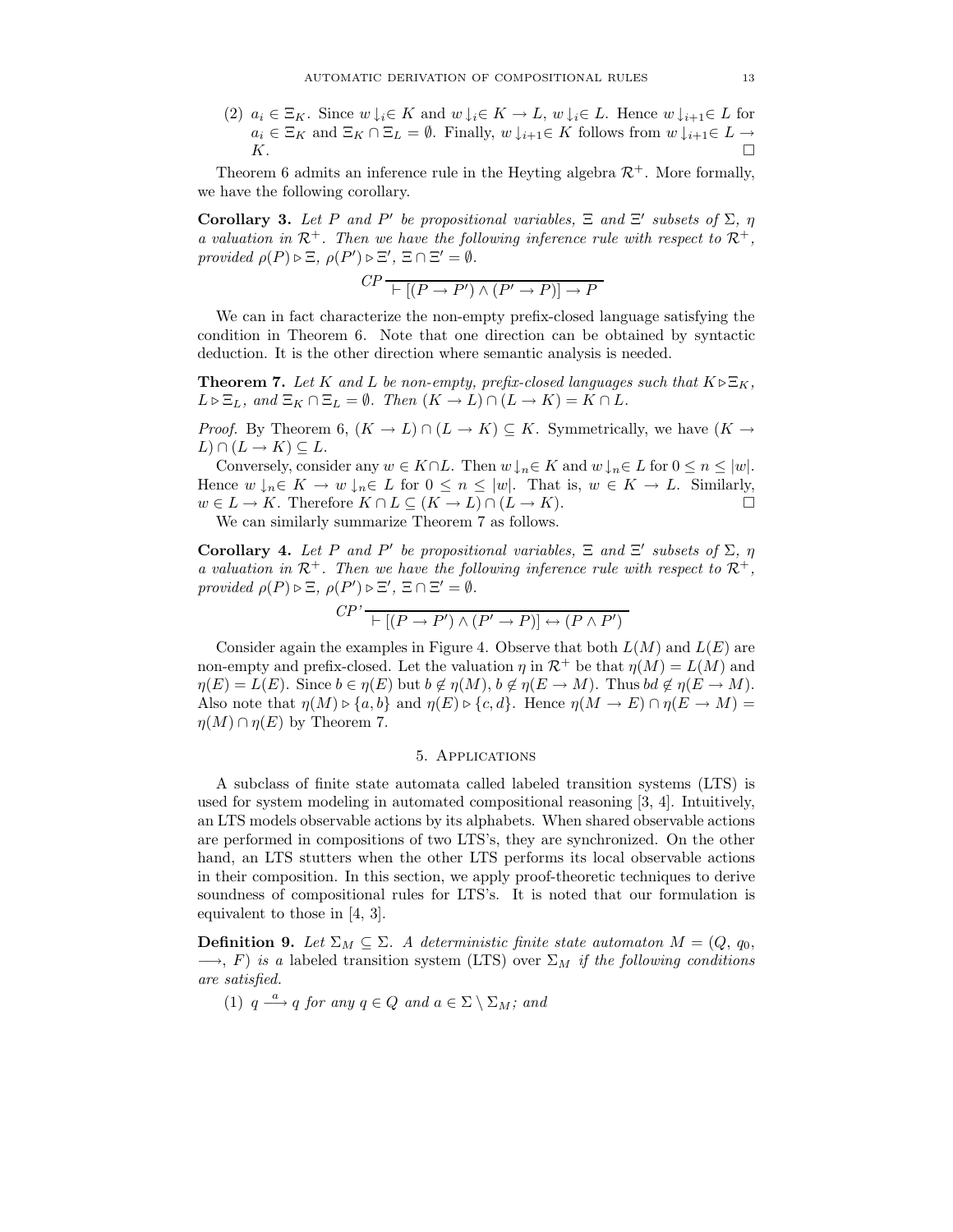## 14 BOW-YAW WANG

(2) for any  $n \geq 0$ , if  $q_i \stackrel{a_{i+1}}{\longrightarrow} q_{i+1}$  for  $0 \leq i < n$  and  $q_n \in F$ , then  $q_i \in F$  for  $0 \le i \le n$ .

With our formulation, it is possible to define compositions of two LTS's by product automata. Let  $M = (P, p_0, \longrightarrow_M, F_M)$  and  $N = (Q, q_0, \longrightarrow_N, F_N)$  be two LTS's over  $\Sigma_M$  and  $\Sigma_N$  respectively. Define the finite state automaton  $M||N =$  $(P \times Q, (p_0, q_0), \longrightarrow, F)$  as follows.

- $(p, q) \stackrel{a}{\longrightarrow} (p', q')$  if  $p \stackrel{a}{\longrightarrow}_M p'$  and  $q \stackrel{a}{\longrightarrow}_N q'$ ; and
- $F = F_M \times F_N$ .

The following lemma shows that product automata are indeed LTS's.

**Lemma 9.** Let  $M = (P, p_0, \longrightarrow_M, F_M)$  and  $N = (Q, q_0, \longrightarrow_N, F_N)$  be two LTS's over  $\Sigma_M$  and  $\Sigma_N$  respectively. Then  $M||N$  is an LTS over  $\Sigma_M \cup \Sigma_N$ .

*Proof.* If  $(p, q) \stackrel{a}{\longrightarrow} (p', q')$  and  $(p, q) \stackrel{a}{\longrightarrow} (p'', q'')$ , then  $p \stackrel{a}{\longrightarrow}_M p'$  and  $p \stackrel{a}{\longrightarrow}_M p''$ . Thus  $p' = p''$  for the LTS M is a deterministic finite state automaton. Similarly,  $q' = q''$ . Hence  $(p', q') = (p'', q'')$ ,  $M||N$  is deterministic.

Suppose  $a \notin \Sigma_M \cup \Sigma_N$ . We have  $p \stackrel{a}{\longrightarrow}_M p$  and  $q \stackrel{a}{\longrightarrow}_N q$  for M and N are LTS's. Hence  $(p, q) \stackrel{a}{\longrightarrow} (p, q)$  as required.

For any *n*, consider  $(p_i, q_i) \stackrel{a_{i+1}}{\longrightarrow} (p_{i+1}, q_{i+2})$  for  $0 \leq i < n$  in  $M||N$ . If  $(p_n, q_n) \in$  $F_M \times F_N$ ,  $p_n \in F_M$  and  $q_n \in F_N$ . But then  $p_i \in F_M$  and  $q_i \in F_N$  and hence  $(p_i, q_i) \in F_N$  for  $0 \leq i \leq n$ .

We now recall that the language accepted by the product of two automata is nothing more than the intersection of the languages accepted by these automata.

**Proposition 4.** Let  $M = (P, p_0, \longrightarrow_M, F_M)$  and  $N = (Q, q_0, \longrightarrow_N, F_N)$  be two LTS's over  $\Sigma_M$  and  $\Sigma_N$  respectively. Then  $L(M||N) = L(M) \cap L(N)$ .

*Proof.* Let  $w = a_1 \cdots a_n \in L(M_0||M_1)$ . Then there is a run

$$
(p_0, q_0) \xrightarrow{a_1} (p_1, q_1) \xrightarrow{a_2} \cdots \xrightarrow{a_n} (p_n, q_n).
$$

By the definition of the transition relation of  $M||N$ , we have two runs

$$
p_0 \xrightarrow{a_1} M p_1 \xrightarrow{a_2} M \cdots \xrightarrow{a_n} M p_n \text{ in } M
$$

and

$$
q_0 \xrightarrow{a_1} N q_1 \xrightarrow{a_2} N \cdots \xrightarrow{a_n} N q_n \text{ in } N
$$

respectively. Hence  $w \in L(M)$  and  $w \in L(N)$ .

The other direction is similar.

Symmetrically, define the finite state automaton  $M + N = (P \times Q, (p_0, q_0), \longrightarrow,$ F) as follows.

- $(p,q) \stackrel{a}{\longrightarrow} (p',q')$  if  $p \stackrel{a}{\longrightarrow}_M p'$  and  $q \stackrel{a}{\longrightarrow}_N q'$ ; and
- $F = (F_M \times Q) \cup (P \times F_N)$ .

**Lemma 10.** Let  $M = (P, p_0, \longrightarrow_M, F_M)$  and  $N = (Q, q_0, \longrightarrow_N, F_N)$  be two LTS's over  $\Sigma_M$  and  $\Sigma_N$  respectively. Then  $M + N$  is an LTS over  $\Sigma_M \cup \Sigma_N$ .

*Proof.*  $M + N$  is deterministic for M and N are both deterministic.

If  $a \notin \Sigma_M \cup \Sigma_N$ ,  $(p,q) \stackrel{a}{\longrightarrow} (p,q)$  for  $p \stackrel{a}{\longrightarrow_M} p$  and  $q \stackrel{a}{\longrightarrow_N} q$ .

For any n, let  $(p_i, q_i) \xrightarrow{a_{i+1}} (p_{i+1}, q_{i+1})$  for  $0 \leq i < n$  in  $M + N$ . If  $(p_n, q_n) \in F$ , let  $p_n \in F_M$  without loss of generality. Since M is an LTS,  $p_i \in F_M$  for  $0 \le i \le n$ . That is,  $(p_i, q_i) \in F$  for  $0 \leq i \leq n$ .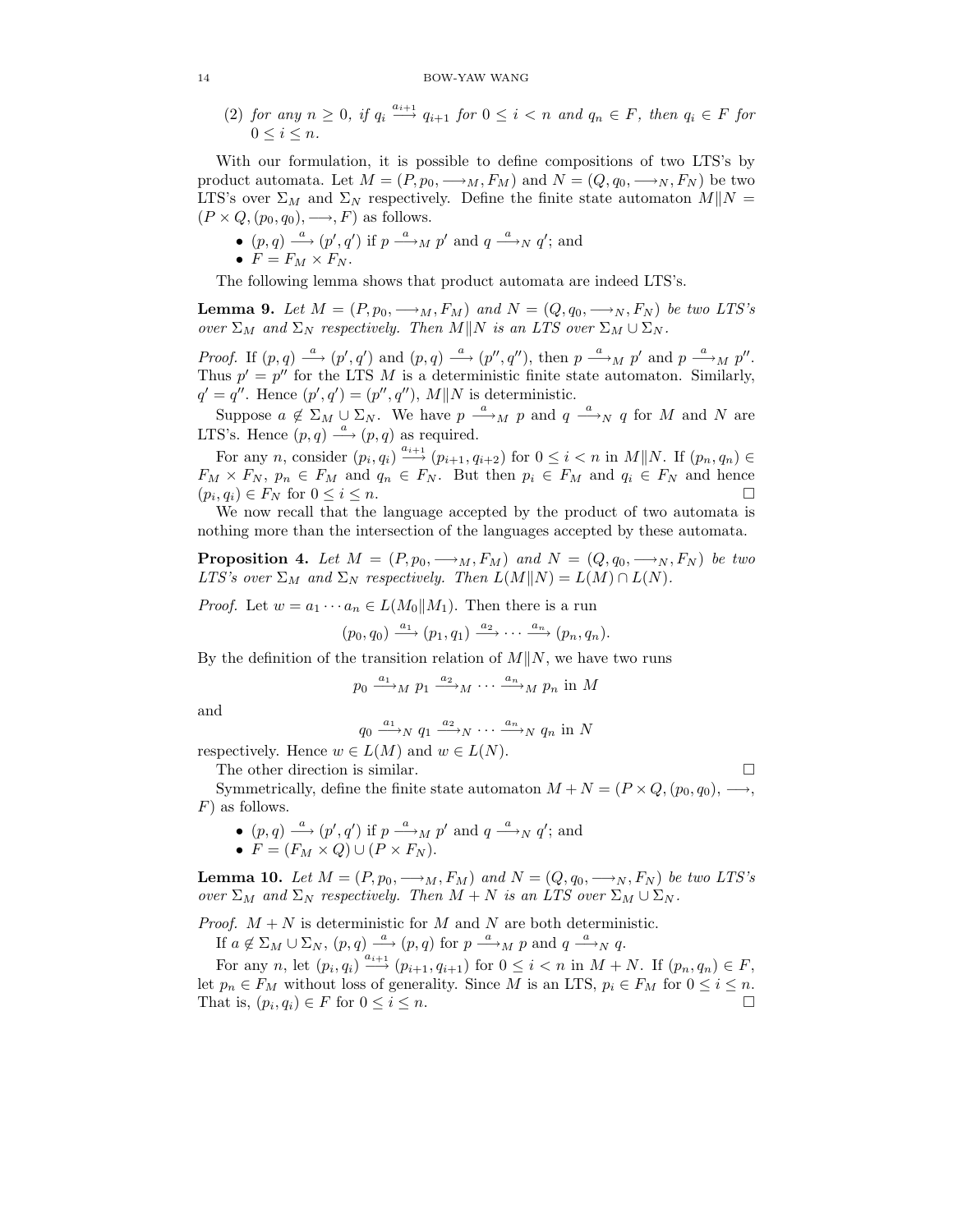It is as easy to show that  $M + N$  accepts the union of the languages accepted by  $M$  and  $N$ .

**Proposition 5.** Let  $M = (P, p_0, \longrightarrow_M, F_M)$  and  $N = (Q, q_0, \longrightarrow_N, F_N)$  be two LTS's over  $\Sigma_M$  and  $\Sigma_N$  respectively. Then  $L(M+N) = L(M) \cup L(N)$ .

*Proof.* Consider an accepting run for  $w = a_1 \cdots a_n \in L(M+N)$  as follows.

$$
(p_0, q_0) \xrightarrow{a_1} (p_1, q_1) \xrightarrow{a_2} \cdots \xrightarrow{a_n} (p_n, q_n).
$$

Suppose  $p_n \in F_M$  without loss of generality. The following run is accepting in M.

$$
p_0 \xrightarrow{a_1} M p_1 \xrightarrow{a_2} M \cdots \xrightarrow{a_n} M p_n
$$

Hence  $w \in L(M)$ .

The other direction is similar.  $\Box$ 

The automaton  $M \to N$  is also an LTS if M and N both are. The alphabets constrained by  $M \to N$  is also characterized in the following lemma.

**Lemma 11.** Let  $M = (P, p_0, \longrightarrow_M, F_M)$  and  $N = (Q, q_0, \longrightarrow_N, F_N)$  be two LTS's over  $\Sigma_M$  and  $\Sigma_N$  respectively. Then  $M \to N$  is an LTS over  $\Sigma_M \cup \Sigma_N$ .

*Proof.* Let  $M \to N = (P \times Q \times \mathbb{B}, (p_0, q_0, b_0), \longrightarrow, F)$ .

Suppose  $(p, q, b) \stackrel{a}{\longrightarrow} (p', q', b')$  and  $(p, q, b) \stackrel{a}{\longrightarrow} (p'', q'', b'')$  in  $M \to N$ . Since M and N are deterministic,  $p' = p''$  and  $q' = q''$ . But then  $b'' = p'' \in F_M \to q'' \in$  $F_N = p' \in F_M \to q' \in F_N = b'.$   $M \to N$  is deterministic.

For any  $(p, q, b)$  and  $a \notin \Sigma_M \cup \Sigma_N$ , we have  $p \stackrel{a}{\longrightarrow}_M p$  and  $q \stackrel{a}{\longrightarrow}_N q$  for M and N are LTS's. Hence  $(p, q, b) \xrightarrow{a} (p, q, b)$ .

Finally, suppose  $(p_i, q_i, b_i) \stackrel{a_{i+1}}{\longrightarrow} (p_{i+1}, q_{i+1}, b_{i+1})$  for  $0 \leq i < n$  and  $b_n =$  true. Define  $w = a_1 \cdots a_n$ . We have  $b_i = \text{true}$  for  $0 \le i \le n$  by Lemma 8. Hence  $(p_i, q_i, b_i) \in F$  for  $0 \leq i \leq n$ .

Suppose two LTS's  $M$  and  $P$  are given as specifications of the system and the property respectively. We would like to know whether all observable action sequences of the system M conform to the property P, namely,  $L(M) \subseteq L(P)$ . If so, we say M satisfies P and denote it by  $M \models P$ .

**Example 1.** Consider the following assume-quarantee rule where  $M_0, M_1, A_0, A_1, P$ are LTS's, and  $\overline{M}$  denotes the complement automaton of M. Note that  $\overline{M}$  is not necessary an LTS [3].

$$
M_0 \| A_0 \models P \qquad M_1 \| A_1 \models P \qquad \overline{A}_0 \| \overline{A}_1 \models P
$$

$$
M_0 \| M_1 \models P
$$

By Lemma 3, Proposition 4, and Theorem 1, we can establish the soundness of the rule by finding a proof tree of the following sequent.

$$
M_0 \wedge A_0 \to P, M_1 \wedge A_1 \to P, \neg A_0 \wedge \neg A_1 \to P \vdash_K M_0 \wedge M_1 \to P
$$

The proof tree is shown in Figure 3 (a).  $\Box$ 

Using existing proof assistants, we can in fact prove all rules in [3] and [4] automatically.

**Example 2.** Suppose  $M_0, M_1, A_0, A_1, P_0, P_1$  are LTS's. Consider the following assume-guarantee rule in [3].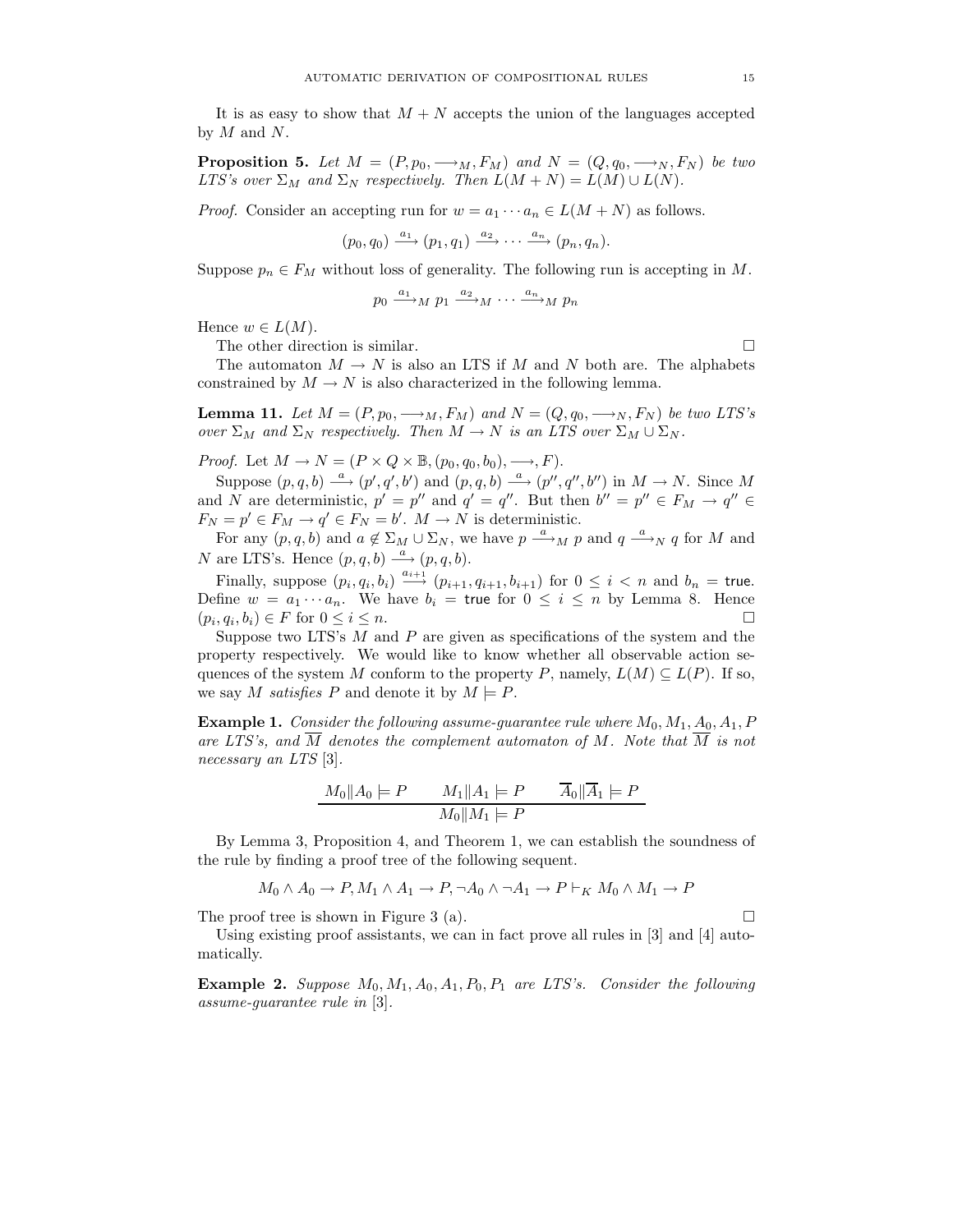16 BOW-YAW WANG

$$
M_0||A_0| = P_0 \quad M_1||A_1| = P_1 \quad M_0||A_0| = A_1 \quad M_1||A_1| = A_0 \quad L(\overline{A}_0||\overline{A}_1) = \emptyset
$$

$$
M_0||M_1| = P_0||P_1
$$

It suffices to find a proof for the following sequent.

$$
M_0 \wedge A_0 \to P_0, \quad M_1 \wedge A_1 \to P_1, M_0 \wedge A_0 \to A_1, \quad M_1 \wedge A_1 \to A_0, \quad \vdash_K M_0 \wedge M_1 \to P_0 \wedge P_1 \neg A_0 \wedge \neg A_1 \leftrightarrow \text{false}
$$

We can use the proof assistant Isabelle to search the proof tree. The following transcript shows that the tactic **auto** () is able to find a proof automatically.<sup>2</sup>  $>$  Goal "ALL M0 M1 A0 A1 P0 P1 . (M0 & A0  $\rightarrow$  P0) & (M1 & A1  $\rightarrow$  P1) & (M0 & A0  $\rightarrow$  A1) & (M1 & A1  $\rightarrow$  A0) & ((  $\neg$  A0 &  $\neg$  A1) = False)  $\Rightarrow$  $(M0 \& M1 \rightarrow P0 \& P1)$ "; Level 0 (1 subgoal) ...  $>$  auto (); Level 1 ALL M0 M1 A0 A1 P0 P1. (MO & AO  $\rightarrow$  PO) &  $(M1 \& AI \rightarrow P1) \&$ (M0 & A0  $\rightarrow$  A1) & (M1 & A1  $\rightarrow$  A0) & ( $\neg$  A0 &  $\neg$  A1) = False  $\Rightarrow$ M0 & M1  $\rightarrow$  P0 & P1 No subgoals! val it  $=$  () : unit To establish circular compositional rules in our framework, the intuitionistic

interpretation in Section 4 is needed. The following lemma characterizes the languages accepted by LTS's and the alphabets constrained by them.

**Lemma 12.** Let  $M = (Q, q_0, \longrightarrow, F)$  be an LTS over  $\Sigma_M$ . Then  $L(M)$  is nonempty, prefix-closed, and  $L(M) \triangleright \Sigma_M$ .

*Proof.* The condition (2) in Definition 9 implies  $q_0 \in F$  by taking  $n = 0$ . Hence  $\epsilon \in L(M)$ ,  $L(M)$  is not empty.

Consider any string  $w = a_1 a_2 \cdots a_n \in L(M)$ . We have  $q_i \stackrel{a_{i+1}}{\longrightarrow} q_{i+1}$  for  $0 \le i < n$ . Since  $w \in L(M)$ ,  $q_n \in F$ . Hence  $q_i \in F$  for  $0 \leq i \leq n$  by condition (2). That is,  $w \downarrow_i \in L(M)$  for  $0 \leq i \leq n$ .  $L(M)$  is prefix-closed.

Suppose  $b \notin \Sigma_M$ . Hence  $b \in \Sigma \setminus \Sigma_M$ . Consider the string  $wa = a_1 a_2 \cdots a_n b$ . Since  $q_n \stackrel{b}{\longrightarrow} q_n$  by the first condition,  $wa \in F$  if and only if  $w \in F$ . Thus for any  $w \in F$ ,  $wb \in F$ . Therefore  $L(M) \triangleright \Sigma_M$ .

As in classical interpretation, we can apply the techniques developed in Section 4 to establish the soundness of various compositional rules syntactically.

**Example 3.** Let  $M_0, M_1, A_0, A_1$  and P be LTS's. Consider the following assumeguarantee rule.

$$
M_0 \| A_0 \| = P \qquad M_1 \| A_1 \| = P \qquad \models A_0 + A_1 + P
$$

$$
M_0 \| M_1 \| = P
$$

<sup>&</sup>lt;sup>2</sup>Strictly speaking, Isabelle uses natural deduction instead of Gentzen's system  $LK$ . Both proof systems are equivalent [9].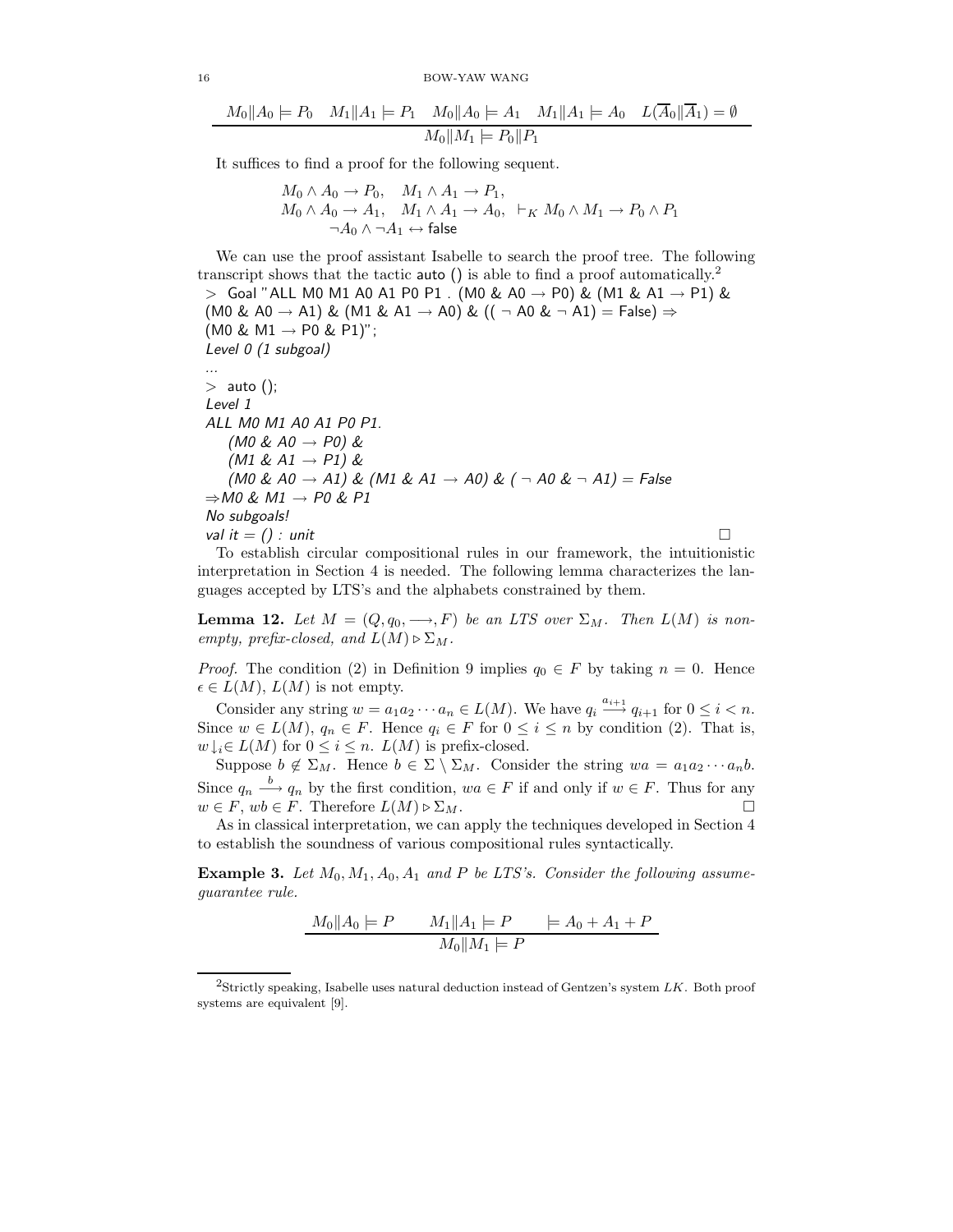By Lemma 3, Proposition 4, Proposition 5, and Theorem 2, we can establish the soundness of the rule by finding a proof tree of the following sequent.

$$
M_0 \wedge A_0 \to P, M_1 \wedge A_1 \to P, A_0 \vee A_1 \vee P \vdash_J M_0 \wedge M_1 \to P
$$

The proof tree is shown in Figure 3 (b).  $\Box$ 

It is as easy to establish compositional rules by existing proof assistants automatically. The following example demonstrates how Coq may be used to automate our proof search.

**Example 4.** Let  $M_0$ ,  $M_1$ ,  $A_0$ ,  $A_1$ , and P be LTS's. Consider the following assumeguarantee rule.

$$
M_0 \| A_0 \| = P \qquad M_1 \| A_1 \| = P \qquad M_0 \| = A_0 + A_1
$$

$$
M_0 \| M_1 \| = P
$$

We will search a proof tree for the following sequent.

$$
M_0 \wedge A_0 \to P, M_1 \wedge A_1 \to P, M_0 \to A_0 \vee A_1 \vdash_J M_0 \wedge M_1 \to P
$$

The following transcript demonstrates that the proof search engine in Coq is able to find a proof tree by the tactic intuition. 3

Coq < Goal forall M0 M1 A0 A1 P : Prop,  $(M0 \wedge A0 \rightarrow P) \wedge (M1 \wedge A1 \rightarrow P) \wedge$  $(M0 \rightarrow A0 \vee A1) \rightarrow (M0 \wedge M1 \rightarrow P)$ . 1 subgoal

============================ forall M0 M1 A0 A1 P : Prop,  $(M0 \land A0 \rightarrow P) \land (M1 \land A1 \rightarrow P) \land (M0 \rightarrow A0 \lor A1) \rightarrow M0 \land M1 \rightarrow P$ 

 $Unnamed_thm <$  intuition.

 $Proof$  completed.  $\Box$ 

We now prove a circular compositional rule in the following example.

**Example 5.** Let  $M_0, M_1, P_0$ , and  $P_1$  be LTS's. Further, assume  $P_0$  and  $P_1$  are over  $\Sigma_0$  and  $\Sigma_1$  respectively, and  $\Sigma_0 \cap \Sigma_1 = \emptyset$ . Consider the following circular compositional rule [2].

$$
\frac{M_0||P_1|| = P_0 \qquad P_0||M_1|| = P_1}{M_0||M_1|| = P_0||P_1}
$$

By Theorem 7, we have

$$
\vdash (P_0 \to P_1) \land (P_1 \to P_0) \to (P_0 \land P_1).
$$

Hence the soundness of the given circular compositional rule can be established by finding a proof tree for the following sequent.

$$
(P_0 \to P_1) \land (P_1 \to P_0) \to (P_0 \land P_1), \quad \vdash_J M_0 \land M_1 \to P_0 \land P_1
$$
  

$$
M_0 \land P_1 \to P_0, P_0 \land M_1 \to P_1
$$

Figure 6 shows the desired proof tree.

It is also possible to automate our proof search in Coq. The following transcript shows how Coq helps us complete our proof.

 $^3\!{\rm Again},$  CoQ uses a natural deduction system equivalent to  $LJ$  [8].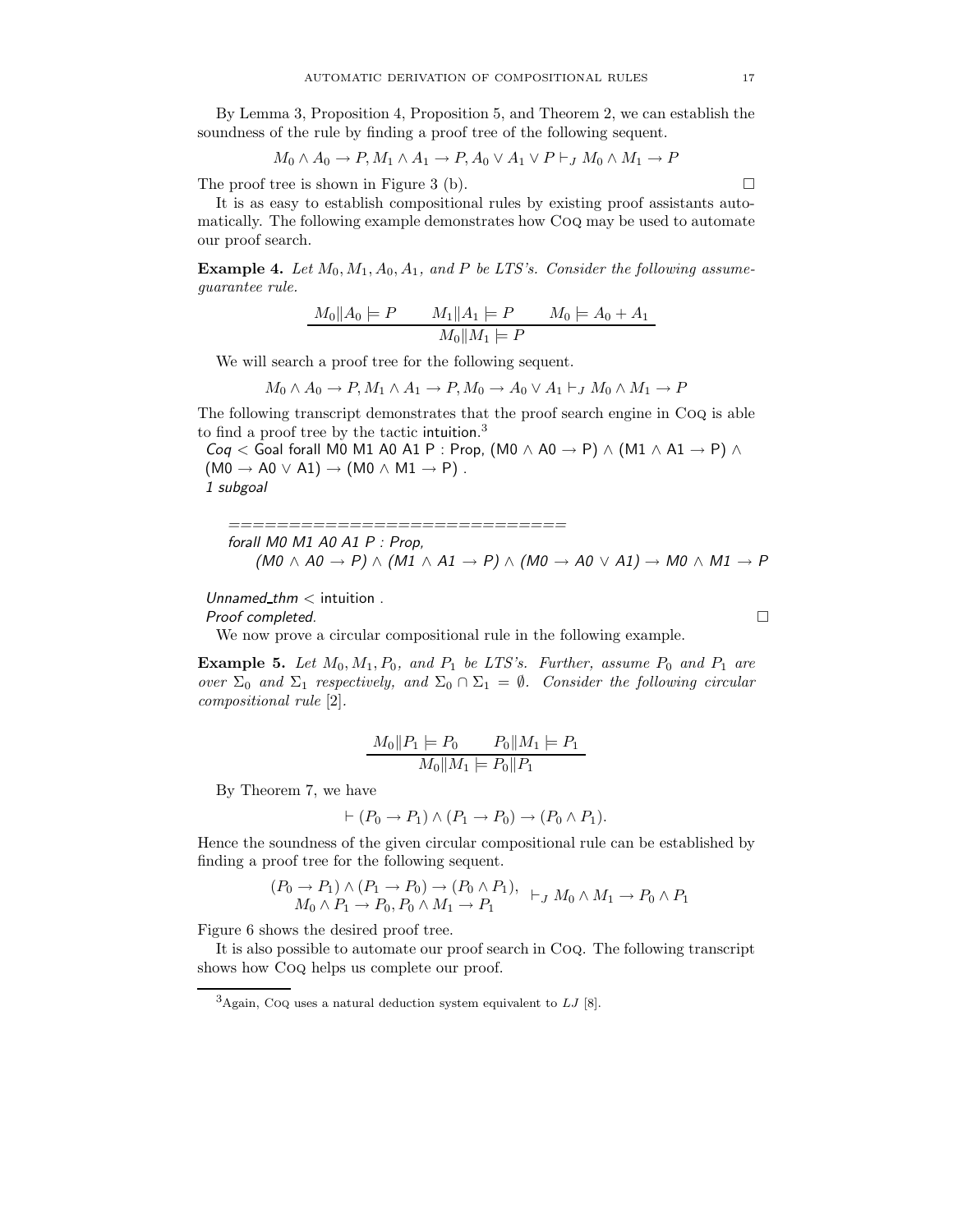|                                                                                                                                                                                                                                                                                            | $P_0 \wedge P_1,$<br>$A\mathbf{x}$                                                                                                                                                                                           | $M_0 \wedge P_1 \rightarrow P_0,$ $\vdash_J P_0 \wedge P_1$<br>$P_0 \wedge M_1 \rightarrow P_1,$<br>$M_0, M_1$                         |                                                                                                                                                                                                                                                                                                                                                                                                                                                                                                                                                                                        |
|--------------------------------------------------------------------------------------------------------------------------------------------------------------------------------------------------------------------------------------------------------------------------------------------|------------------------------------------------------------------------------------------------------------------------------------------------------------------------------------------------------------------------------|----------------------------------------------------------------------------------------------------------------------------------------|----------------------------------------------------------------------------------------------------------------------------------------------------------------------------------------------------------------------------------------------------------------------------------------------------------------------------------------------------------------------------------------------------------------------------------------------------------------------------------------------------------------------------------------------------------------------------------------|
| $\frac{16}{1}$                                                                                                                                                                                                                                                                             | $P_0 \wedge M_1 \rightarrow P_1, \vdash_J P_1 \rightarrow P_0$<br>$M_0 \wedge P_1 \rightarrow P_0$ ,<br>$M_0, M_1$                                                                                                           |                                                                                                                                        | $(P_0 \rightarrow P_1) \wedge (P_1 \rightarrow P_0) \rightarrow P_0 \wedge P_1, M_0 \wedge P_1 \rightarrow P_0, P_0 \wedge M_1 \rightarrow P_1 \vdash_J M_0 \wedge M_1 \rightarrow P_0 \wedge P_1$<br>$(P_0 \rightarrow P_1) \wedge (P_1 \rightarrow P_0) \rightarrow P_0 \wedge P_1, M_0 \wedge P_1 \rightarrow P_0, M_1 \rightarrow P_1, M_0 \wedge M_1 \vdash_I P_0 \wedge P_1$<br>$(P_0 \rightarrow P_1) \wedge (P_1 \rightarrow P_0) \rightarrow P_0 \wedge P_1$ , $M_0 \wedge P_1 \rightarrow P_0$ , $P_0 \wedge M_1 \rightarrow P_1$ , $M_0 \wedge M_1 \vdash_I P_0 \wedge P_1$ |
| $P_1, M_1, P_0 \hspace{0.1in} \vdash_J P_1$<br>$\label{eq:5} \mathrm{LW}\xrightarrow{\displaystyle P_0\wedge M_1\rightarrow P_1,M_1,P_0\vdash_J P_1} \hspace{-5pt}\mathrm{LW}\xrightarrow{\displaystyle P_0\wedge M_1\rightarrow P_1,M_0,M_1,P_0\vdash_J P_1}$<br>$Ax =$<br>$\overline{1}$ | $M_0 \wedge P_1 \rightarrow P_0$ , $P_0 \wedge M_1 \rightarrow P_1$ , $M_0$ , $M_1 \vdash_J P_0 \rightarrow P_1$<br>$M_0 \wedge P_1 \rightarrow P_0$ , $P_0 \wedge M_1 \rightarrow P_1$ , $M_0$ , $M_1$ , $P_0 \vdash_J P_1$ | $M_0 \wedge P_1 \rightarrow P_0, P_0 \wedge M_1 \rightarrow P_1, M_0, M_1 \vdash_J (P_0 \rightarrow P_1) \wedge (P_1 \rightarrow P_0)$ | $\leq$<br>トード                                                                                                                                                                                                                                                                                                                                                                                                                                                                                                                                                                          |
| Ax $\frac{M_1, P_0 \vdash_J P_0}{N}$ Ax $\frac{M_1, P_0 \vdash_J M_1}{N}$<br>$M_1, P_0 \vdash_J P_0 \wedge M_1$<br>$\frac{1}{1}$                                                                                                                                                           | $LW -$<br>$R \rightarrow -$                                                                                                                                                                                                  | $\lesssim$                                                                                                                             | $\overline{1}$                                                                                                                                                                                                                                                                                                                                                                                                                                                                                                                                                                         |

FIGURE 6. Proof of Circular Rule Figure 6. Proof of Circular Rule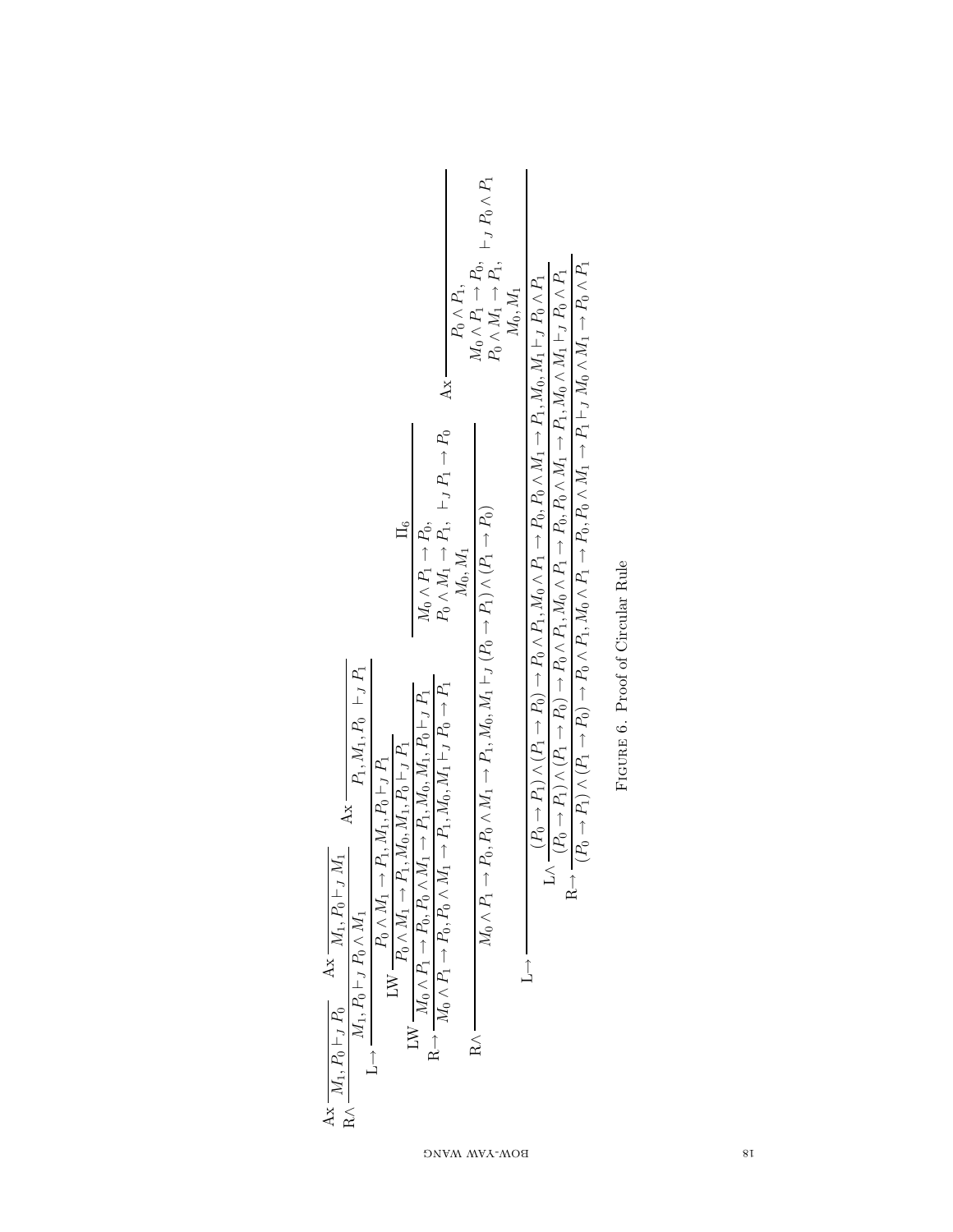$Cog <$  Goal forall M0 M1 P0 P1 : Prop,  $((P0 \rightarrow P1) \land (P1 \rightarrow P0) \rightarrow (P0 \land P1))$  $\wedge$  (M0  $\wedge$  P0  $\rightarrow$  P1)  $\wedge$  (M1  $\wedge$  P1  $\rightarrow$  P0)  $\rightarrow$  (M0  $\wedge$  M1  $\rightarrow$  P0  $\wedge$  P1). 1 subgoal

=============================== forall M0 M1 P0 P1 : Prop,  $((P0 \rightarrow P1) \land (P1 \rightarrow P0) \rightarrow P0 \land P1) \land$  $(M0 \wedge P0 \rightarrow P1) \wedge (M1 \wedge P1 \rightarrow P0) \rightarrow M0 \wedge M1 \rightarrow P0 \wedge P1$ 

 $Unnamed_thm <$  intuition. Proof completed.

 $\Box$ 

## 6. On Completeness

In automated compositional reasoning, the completeness of assume-guarantee rules is required for its termination. We say an assume-guarantee rule is complete if it is always possible to satisfy its premises when its conclusion holds. Thanks to Lemma 3, we can formulate the completeness of assume-guarantee rules as a proof search problem. However, it requires the proof systems  $LK$  and  $LJ$  for classical and intuitionistic first-order logics. We only give an example and leave technical details in another exposition.

**Example 6.** Let  $M_0, M_1, A_0, A_1, P_0$ , and  $P_1$  be LTS's. Consider again the following assume-guarantee rule.

$$
M_0||A_0 \models P_0 \quad M_1||A_1 \models P_1 \quad M_0||A_0 \models A_1 \quad M_1||A_1 \models A_0 \quad L(\overline{A}_0||\overline{A}_1) = \emptyset
$$

$$
M_0||M_1 \models P_0||P_1
$$

To show the rule is complete, it suffices to find a proof tree for the following sequent in system LK.

$$
(M_0 \wedge A_0 \rightarrow P_0) \wedge (M_1 \wedge A_1 \rightarrow P_1) \wedge M_0 \wedge M_1 \rightarrow P_0 \wedge P_1 \vdash_K \exists A_0 A_1. (M_0 \wedge A_0 \rightarrow A_1) \wedge (M_1 \wedge A_1 \rightarrow A_0) \wedge (\neg A_0 \wedge \neg A_1) \leftrightarrow \text{false}
$$

Isabelle can in fact find a proof automatically.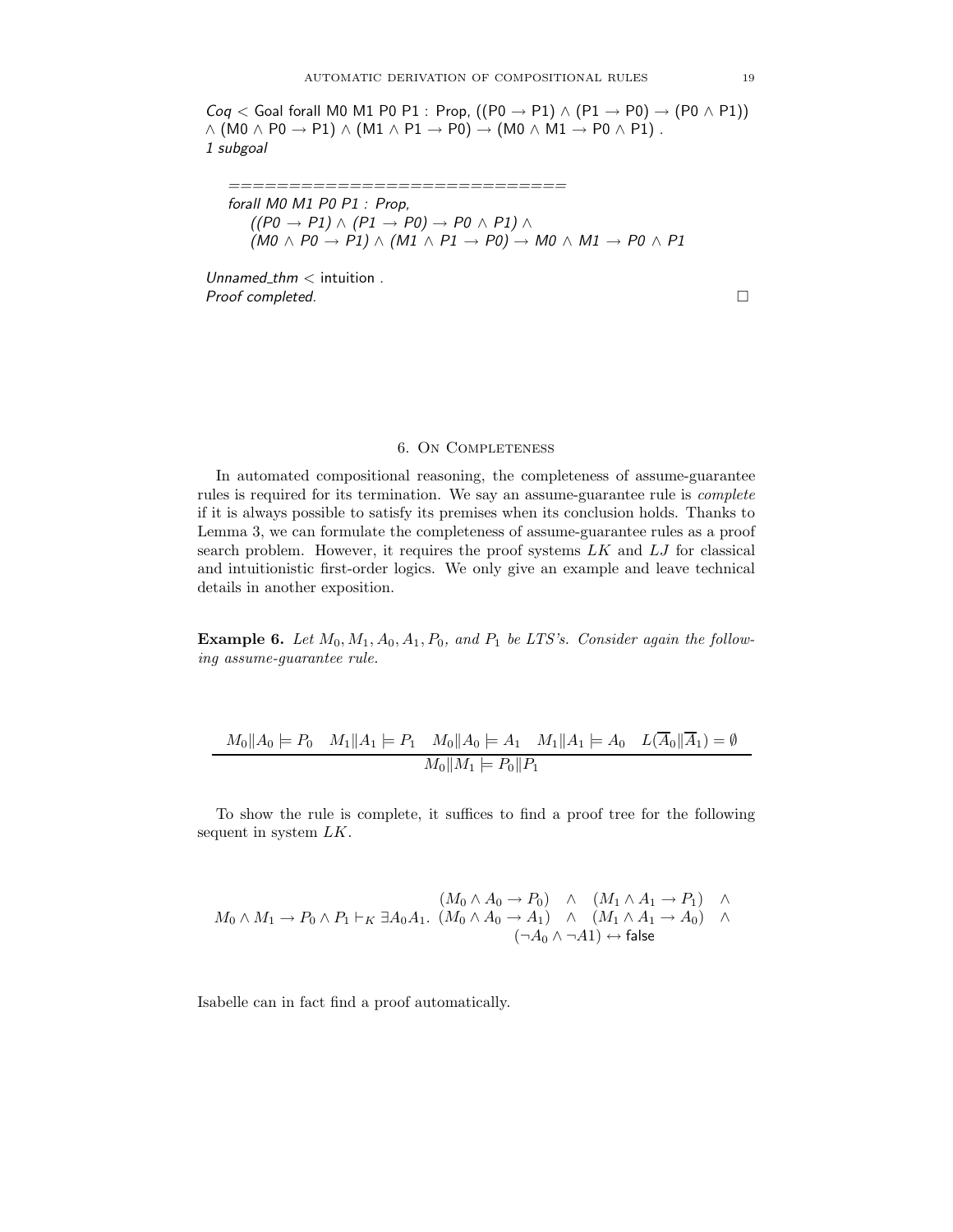$>$  Goal "ALL M0 M1 P0 P1 . (M0 & M1  $\rightarrow$  P0 & P1)  $\Rightarrow$  EX A0 A1 .  $(M0 \& A0 \rightarrow P0) \& (M1 \& A1 \rightarrow P1) \& (M0 \& A0 \rightarrow A1)$ &  $(M1 \& A1 \rightarrow A0) \& ((\neg A0 \& \neg A1) = False)$ "; Level 0 (1 subgoal) ALL MOM1 PO P1. MO & M1  $\rightarrow$  PO & P1  $\Rightarrow$  EX A0 A1. (M0 & A0  $\rightarrow$  P0) & (M1 & A1  $\rightarrow$  P1) & (M0 & A0  $\rightarrow$  A1) &  $(M1 \& A1 \rightarrow A0) \& (\neg A0 \& \neg A1) = False$ 1. ALL MOM1 PO P1. MO & M1  $\rightarrow$  PO & P1  $\Rightarrow$  EX A0 A1. (M0 & A0  $\rightarrow$  P0) & (M1 & A1  $\rightarrow$  P1) & (M0 & A0  $\rightarrow$  A1) &  $(M1 \& AI \rightarrow AO) \& (\neg A0 \& \neg AI) = False$ val it  $=$  [] : Thm.thm list  $>$  auto (); Level 1 ALL MO M1 PO P1. MO & M1  $\rightarrow$  PO & P1  $\Rightarrow$  EX A0 A1. (MO & AO  $\rightarrow$  PO) & (M1 & A1  $\rightarrow$  P1) & (M0 & AO  $\rightarrow$  A1) &  $(M1 \& A1 \rightarrow A0) \& (\neg A0 \& \neg A1) = False$ No subgoals!  $\Box$ 

## 7. Conclusions

Soundness theorems for compositional reasoning rules depend on underlying computational models and can be very involved. Since it is tedious to develop new compositional rules, few such rules are available for each computational model. The limitation may impede the usability of automated compositional reasoning because verifiers are forced to mould their problems in a handful of compositional rules available to them. In this paper, we apply proof theory and develop a syntactic approach to analyze compositional rules for automated compositional reasoning. With publicly available proof assistants, we are able to establish compositional rules automatically. Our work may improve the usability of automated compositional reasoning by automatic derivation of its compositional rules.

Although all compositional rules known to us have been established automatically, it is unclear whether these proof systems are complete with respect to regular languages. It would also be of great interest if one could generate compositional rules to fit different circumstances automatically. Moreover, it is unclear whether our techniques can be applied to  $\omega$ -regular sets. These questions are currently under investigation.

For the past years, research topics which combine both model checking and theorem proving are not unusual. This work may be viewed as another attempt to integrate both technologies. In contrast to previous attempts, we prefer a whiteboxed approach where both techniques are coupled more tightly. Our presentation gives a rather detailed exposition in the hope to reveal theoretical foundations of both technologies.

**Acknowledgment**. The author is very grateful for the discussion with Edmund Clarke, Orna Grumberg, Dale Miller, Nishant Sinha, and Yih-Kuen Tsay. This work would not be possible without their insightful comments.